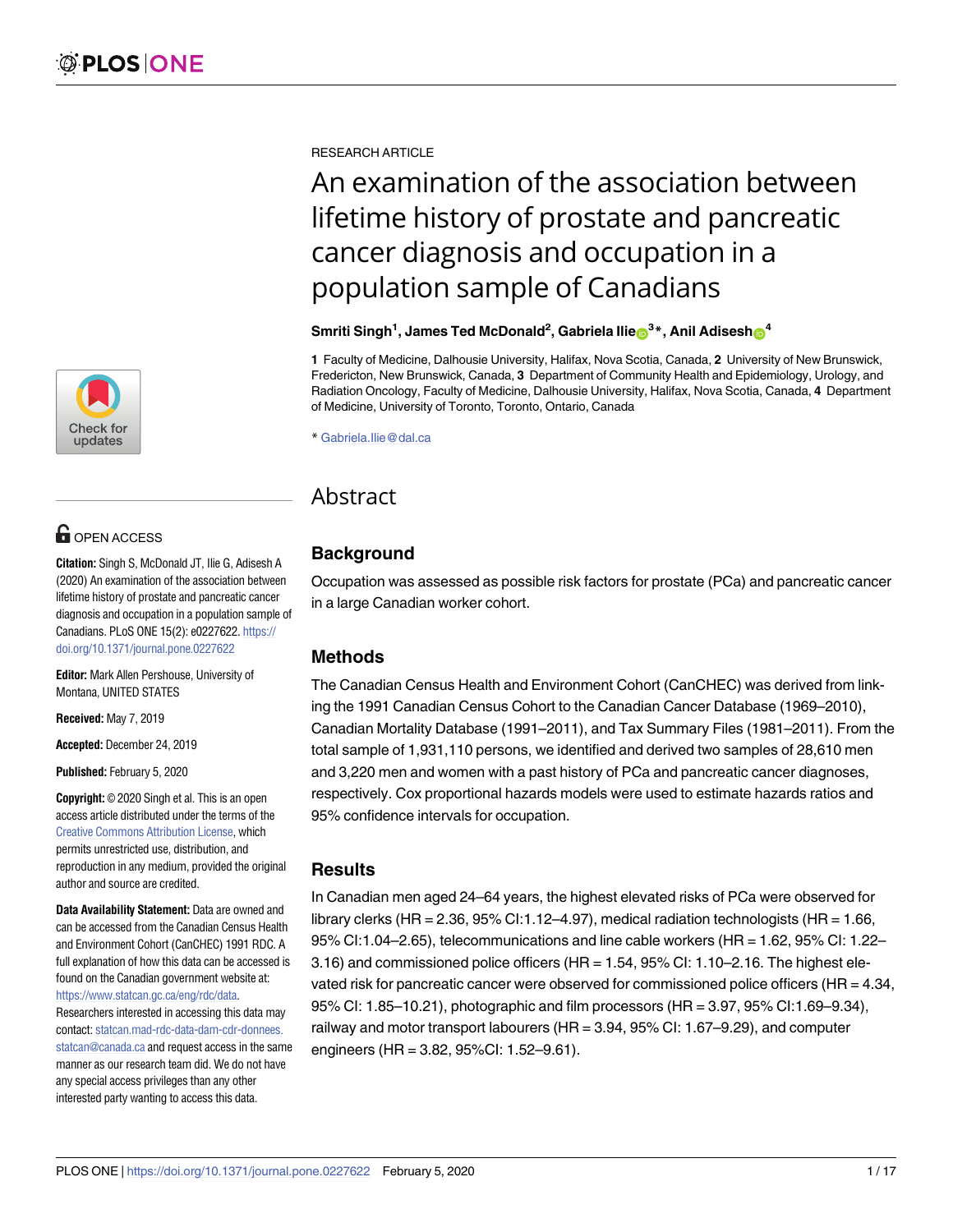<span id="page-1-0"></span>**Funding:** Data Centre located at the University of New Brunswick in Fredericton, New Brunswick are made possible by the financial or in-kind support of the SSHRC Project Number 840-2016-0001 (TM), the CIHR Project number RDC 144721 (TM), the CFI Project Number 35500 (TM), Dalhousie University, DMRF Soillse Fund (GI), Research Nova Scotia Establishment Grant Project number 2215- 2019 (GI). The views expressed in this paper do not necessarily represent the CRDCN's or that of its partners. The funders had no role in study design, data collection and analysis, decision to publish, or preparation of the manuscript.

**Competing interests:** The authors have declared that no competing interests exist.

#### **Conclusion**

These findings emphasize the need for further study of job-related exposures and the potential influence of non-occupational factors such as screening practices.

# **Introduction**

Cancer is the leading cause of death in Canada accounting for about 30% of all deaths [\[1](#page-13-0)]. Currently, about 1 in 2 Canadians develop cancer in their lifetime, and about 1 in 4 Canadians are estimated to die from it [\[2\]](#page-13-0). The number of new cancer cases in Canada is higher among males than females and will as much as almost double among Canadians in the years to come increasing from 80,800 cases in 2003–2007 to 148,400 in 2028–2032 in males and from 74,200 to 128,800 in females  $[2-3]$ . These increases are largely due to our aging population and to a lesser extent an increase in population size  $[3-4]$ . The current lifetime risk of prostate cancer for men living in Canada is estimated to be approximately one in eight, but incidence is highly dependent on the number of prostate-specific antigen (PSA)-driven biopsies  $[1,5-7]$ .

Localized prostate cancer (PCa) is the most diagnosed form of cancer among men, with the highest 10 year survival rate (98%) far exceeding the average for other, more aggressive forms of cancer [\[5–6](#page-13-0)]. Metastasized PCa has a 5 years survival rate of 30% [[3](#page-13-0),[5\]](#page-13-0). The estimated incidence of prostate cancer in Canada is 21,300 new cases per year [\[1\]](#page-13-0). The highest mortality rates for PCa in 2017 were observed among Prince Edward Island residents at 31.2 deaths per 100,000 varying significantly from British Columbia (BC) which has the lowest mortality rate at 22.2 per 100,000 [[1\]](#page-13-0). Ten year mortality rates for PCa are lowest (about 2%) among all forms of cancer and active forms of treatment (radical prostatectomy, radiation therapy, and hormonal therapy) for both early and late stage disease have seen significant improvements over the years (e.g., robotic-assisted radical prostatectomy, brachytherapy, IMRT) [\[7](#page-13-0)[–9](#page-14-0)]. In addition to improvements in active treatments for PCa, low mortality rates have also been attributed to early detection through PSA screening which are easy to administer (blood test screening), and together with physical examinations, highly reliable [\[2](#page-13-0)]. PSA testing however, has been criticized because it is often performed in asymptomatic men, where it is believed that many of these subsequently recognised PCa, if left undetected, would never have become clinically meaningful during a man's lifetime [\[10](#page-14-0)]. While active treatments have become very effective at prolonging life, they often lead to urinary (and sometimes bowel) and sexual dysfunction challenging a man's identity, further leading to emotional and psychological side effects that severely impact the survivor's quality of life short and long term [[11](#page-14-0)–[14](#page-14-0)].

In contrast, pancreatic cancer is the most aggressive, and  $4<sup>th</sup>$  leading cause of cancer-related death in Canada and unlike PCa which typically gets diagnosed earlier on, pancreatic cancer is usually diagnosed at a late stage of disease when curative surgical treatments are no longer an option [\[15\]](#page-14-0). The estimated incidence of pancreatic cancer in Canada for 2017 is 2,800 for males and 2,700 for females while the five-year survival rate is the lowest of all cancers (7% for males and 8% for females) [[15,16\]](#page-14-0). In 2017, pancreatic cancer accounted for 6% of all cancer related deaths [\[1](#page-13-0)[,15,16](#page-14-0)]. Unlike prostate and other forms of cancers, however, pancreatic cancer is relatively unresponsive to chemotherapy and radiation [[16](#page-14-0),[17](#page-14-0)]. Thus, identifying modifiable risk factors for both these forms of cancer is very important to help implement preventative measures at a population level, diminish their onset, subsequent long term QoL issues (PCa) and high mortality rates (pancreatic cancer).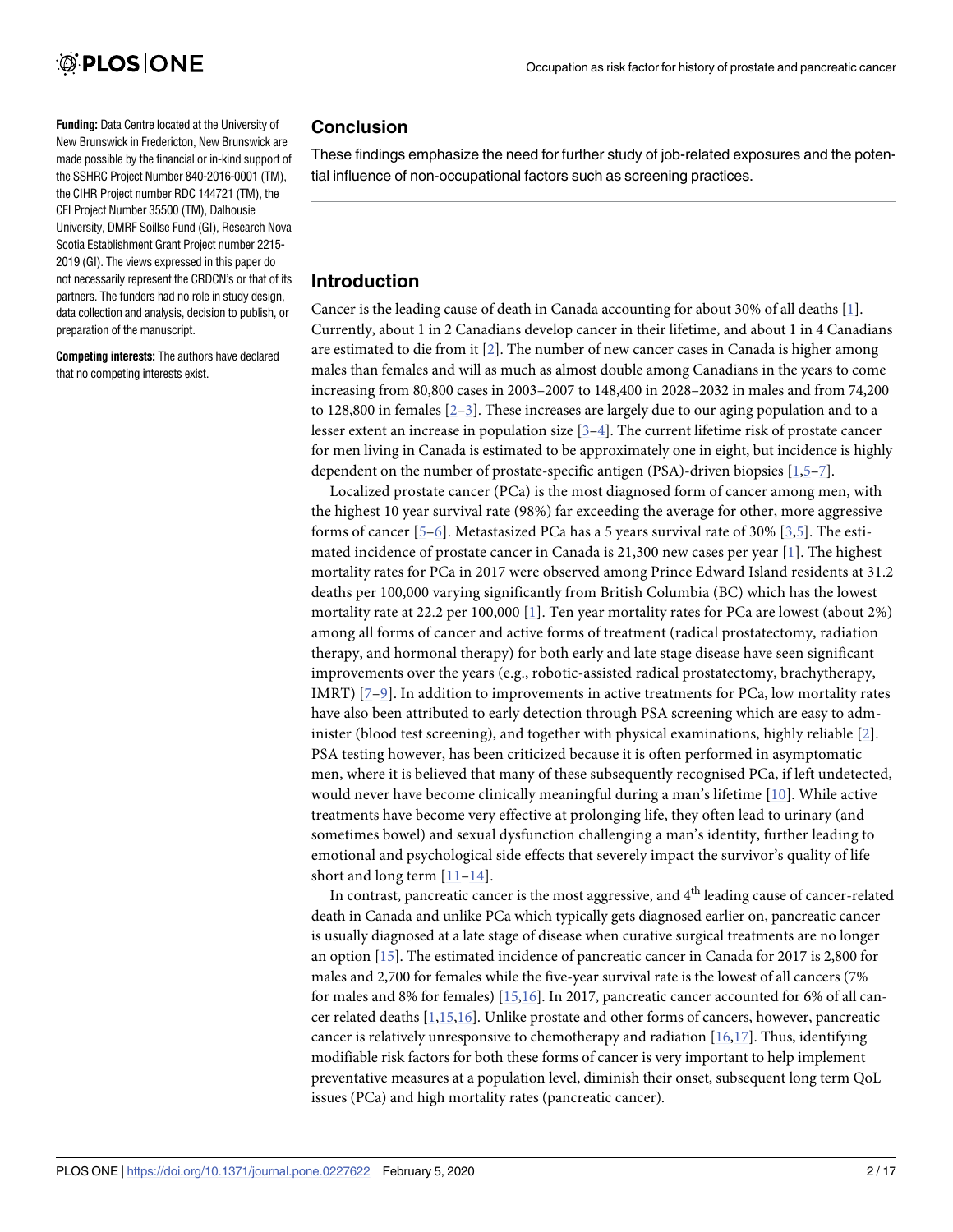<span id="page-2-0"></span>The development of PCa has several known factors including age, ethnicity, family history, and a diet high in red meat  $[5,17-19]$  $[5,17-19]$ . Study of age-specific incidence curves reveals that prostate cancer risk begins to rise sharply after 55 years of age, peaks between 70–74 years of age and declines slightly thereafter [[18](#page-14-0)]. African Americans have the highest rates of prostate cancer worldwide with an incidence of 223 per 100,000 [\[19\]](#page-14-0). There is also a two to three-fold increased risk of prostate cancer among individuals who have a first degree relative who has been diagnosed with prostate cancer  $[18-19]$ . Increased consumption of red meats, fat and dairy products have been associated with an increased risk of prostate cancer in some studies [\[1](#page-13-0)[,18\]](#page-14-0) while others have shown mixed results [\[20\]](#page-14-0). Dietary factors may be implicated in the development of the disease, as obesity has been associated with an almost two times higher risk of prostate cancer in some studies [\[21\]](#page-14-0) while others have shown that obesity in itself is not a risk factor, but is associated with a poorer prognosis [\[22,23](#page-14-0)]. Sexually transmitted infections and sexual frequency have been implicated as an increased risk for prostate cancer with syphilis posing the greatest relative risk at 2.3 (95% CI:1.3–3.9) and sexual frequency of greater than two times per week being associated with a relative risk of 1.2 (95% CI: 1.1–1.3) [\[24\]](#page-14-0).

Investigating occupation as a risk factor for prostate cancer in a Montreal study, Sauvé, Lavoué and Parent (2016) reported excess prostate cancer risk among forestry workers, policemen, some predominantly white collar occupations, and industries such as public service, administrative and clerical work [\[25\]](#page-14-0). Earlier, Parent and Siemiatycki concluded that it is plausible that certain pesticides or herbicides, act as hormone modifiers to influence prostate cancer risk. They also considered that experimental evidence of cadmium carcinogenicity meant further attention to possible human carcinogenic effects was warranted [\[26\]](#page-14-0). Certain metal exposures, e.g. lead, cadmium, hexavalent chromium compounds and arsenic, are considered relevant prostate carcinogens by Doolan, Benke and Giles with their 2014 review stating, "there is sufficient evidence to implicate toxic metals, polychlorinated biphenyls and polycyclic aromatic hydrocarbons" [[27](#page-14-0)] as well as other authors [\[21,25,28\]](#page-14-0). Several studies have also found associations with industries such as forestry, firefighting, police and rubber production, particularly with the last two occupations showing an increased risk of prostate cancer [[25](#page-14-0),[28,29\]](#page-14-0).

There have been some modest, but statistically significant decreases in mortality rates for pancreatic cancer in Canada, a decrease of approximately 0.6% per year for men and 0.4% for women between 1992 and 2012 [\[15,](#page-14-0) [16\]](#page-14-0); however, it is not known what has led to these decreases, as results vary across other countries such as the United Kingdom and the United States [[30](#page-14-0)]. Our poor ability to detect and treat pancreatic cancers indicate that preventative measures may be the best method to curb the high mortality rate of this disease.

The development of pancreatic cancer has several known risk factors including family history and genetic disorders, hormonal factors, comorbidities, cigarette smoking, excessive alcohol consumption, obesity, diet, and occupational exposures [\[30–](#page-14-0)[36](#page-15-0)]. Family history of pancreatic cancer in a first degree relative is associated with an increased risk of pancreatic cancer of 2.5 to 5.3 times [\[30\]](#page-14-0). The risk increases with more relatives affected and it persists even when adjusting for smoking within the household [[30](#page-14-0)]. There are also several genetic disorders associated with an increased risk of pancreatic cancer including pancreatitis [[30](#page-14-0),[32](#page-15-0)] familial atypical multiple mole melanoma [[33](#page-15-0)], Peutz-Jeghers syndrome [[37](#page-15-0)], and cystic fibrosis [\[34\]](#page-15-0). Patients with hereditary pancreatitis have a 53-times (95% CI: 23–105) greater risk of disease with a cumulative lifetime risk of 40% of developing pancreatic cancer [[30](#page-14-0),[31](#page-14-0)].

There are several studies in females which have shown a protective association with parity in the development of pancreatic cancer [[30](#page-14-0)[,38\]](#page-15-0). A potential mechanism may be from the decreased insulin-like growth factor and decreased iron stores during the time of pregnancy. It is believed that insulin-like growth factor promotes cell proliferation and inhibits apoptosis,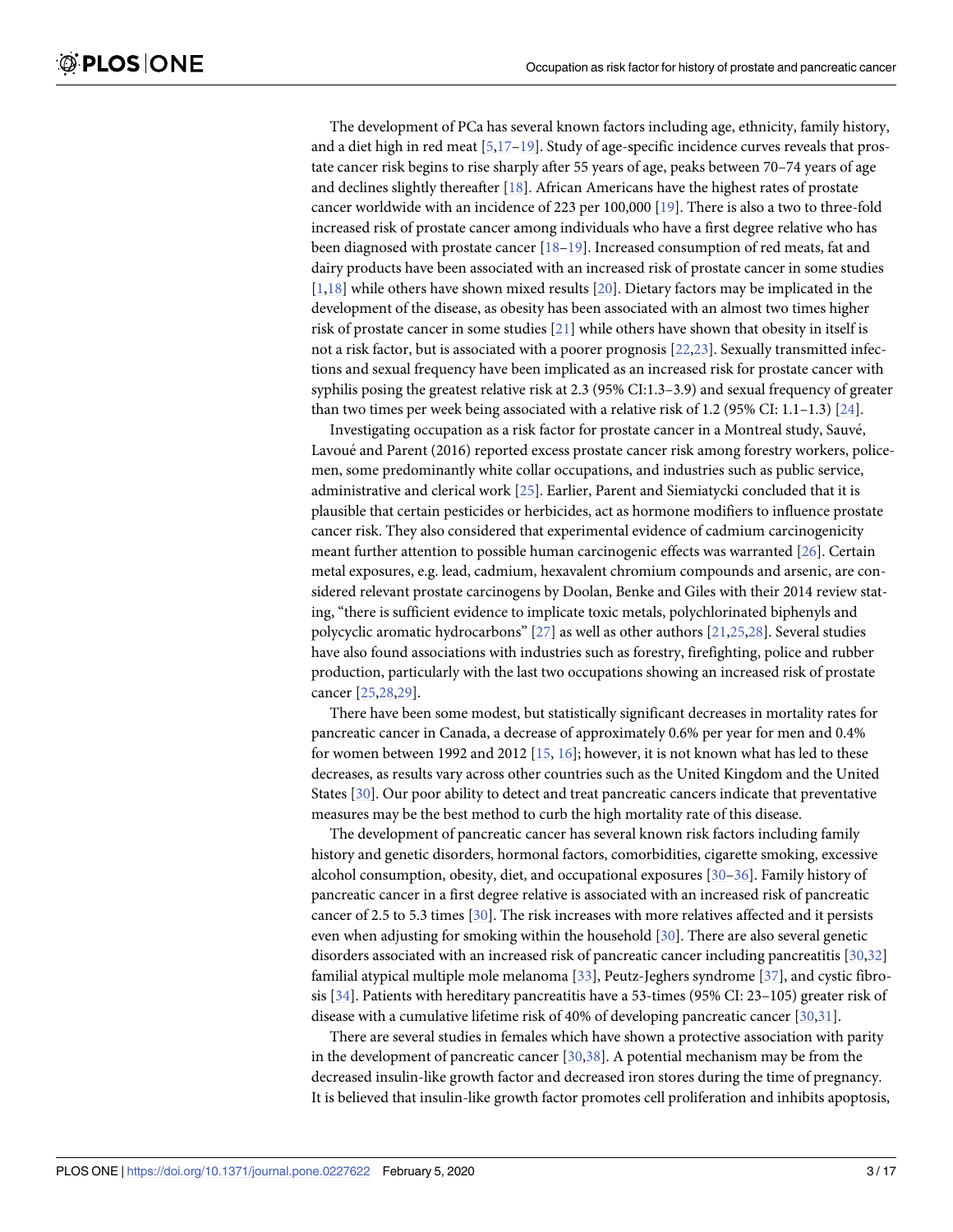<span id="page-3-0"></span>while increased iron stores can induce carcinogenesis by promoting DNA damage through oxidative stress [\[30\]](#page-14-0).

Diabetes mellitus [\[35\]](#page-15-0), acute pancreatitis [[30](#page-14-0)] and chronic pancreatitis [\[32\]](#page-15-0) have been shown to increase the risk for pancreatic cancer. Diabetes mellitus is associated with an odds ratio of 1.82 (95% CI: 1.66–1.89), while several studies have found a relative risk of 2.2 (95% CI:  $1.6-2.9$ ) and  $5$  (95% CI:  $4.1-6.1$ ) for any form of pancreatitis [\[30,31](#page-14-0)]. Currently, cigarette smoking (increased usage for longer periods of time showing greater risk), alcohol and obesity are the only identified modifiable risk factor for pancreatic cancer [[30](#page-14-0)]. Some studies have estimated that the risk for developing pancreatic cancer is almost double (OR = 1.74; 95% CI: 1.61,1.87) among smokers compared to non-smokers [[24](#page-14-0)]. Other lifestyle factors which have been found to have mixed associations with pancreatic cancer include alcohol use, BMI and diet [[30](#page-14-0),[31\]](#page-14-0). One study, completed in 2013 observed an increased risk of pancreatic cancer in those who consume greater than 6 alcoholic beverages per day (OR = 1.46, 95% CI: 1.16–1.83) and for those with BMI greater than 35 (OR = 1.55, 95% CI: 1.16–2.07) [\[16\]](#page-14-0).

Occupational exposures have been examined for over 20 different agents and found to be contributing. Among the agents examined, chlorinated hydrocarbon solvents have shown an increased meta-risk of 1.4 (95% CI: 1.0–1.8), whereas nickel and nickel compounds have shown a meta-risk of 1.9 (95% CI: 1.2–3.2) [\[37,](#page-15-0) [39\]](#page-15-0). Other compounds such as cadmium, chromium compounds, polycyclic aromatic hydrocarbons, organochlorine insecticides, pesticides, silica dust, asbestos and metalworking fluids have produced mixed results [[30](#page-14-0),[39,40,41\]](#page-15-0).

An estimated 50–60% of PCa have an inherited component, with the most common inherited genetic alteration being the BRCA2 gene, which is also linked with increased risk for pancreatic cancer [\[42\]](#page-15-0). It is believed that fewer than 10% of cancers arise from germline mutations, meaning that the majority of cancers are acquired over the course of an individual's lifetime [[43](#page-15-0)]. This is evidenced by studies conducted on adopted children and their tendency to acquire the cancer risk of their adoptive rather than biological parents' risks; as well as studies of migrant populations adopting cancer risks similar to their place of residence rather than their birth country [[44](#page-15-0)]. Such evidence points to the importance environmental factors play in the development of cancers and how these influences cannot be ignored. In order to better understand modifiable factors in the development of cancer, the International Agency for Research on Cancer (IARC) has identified more than 900 agents and classified more than 400 known or suspected carcinogens [\[45,46](#page-15-0)]. Of these, 168 individual agents and 18 exposure situations are found in occupational environments [\[47\]](#page-15-0). Since occupation plays a large role in an individual's lifetime, both in terms of hours spent at the workplace and exposure during work hours to certain materials and compounds that may predispose to cancer onset, occupation is a significant environmental factor in the development of certain cancers. As progress continues to be made in both survival and mortality rates for prostate and pancreatic cancer, identifying risk factors for each could help lead to better methods of primary prevention, alleviating burden on tertiary care centers.

Early research on occupationally related cancer burden estimated as much as 20% of total cancer mortality [[47\]](#page-15-0). A more recent study completed in Great Britain in 2010, examined relevant IARC agents which were deemed "established" or "probable" carcinogens and found occupationally related cancers responsible for 5.3% of total cancer burden [\[46,47](#page-15-0)]. A recently released Canadian report on the Occupational Cancer Burden estimates that in 2011 there were 9,700 to 10,400 cases of cancer attributable to past occupational exposure representing 3.9 to 4.2% of the total cases [[48](#page-15-0)]. Whilst this report identifies important occupational carcinogens it does not address individual cancer or occupational estimates. However, smaller, exposure specific studies have implicated a link between certain cancers or occupations [[21,25,28,30](#page-14-0)[,39–41](#page-15-0)]. A recent study by Sritharan et al. (2018) found elevated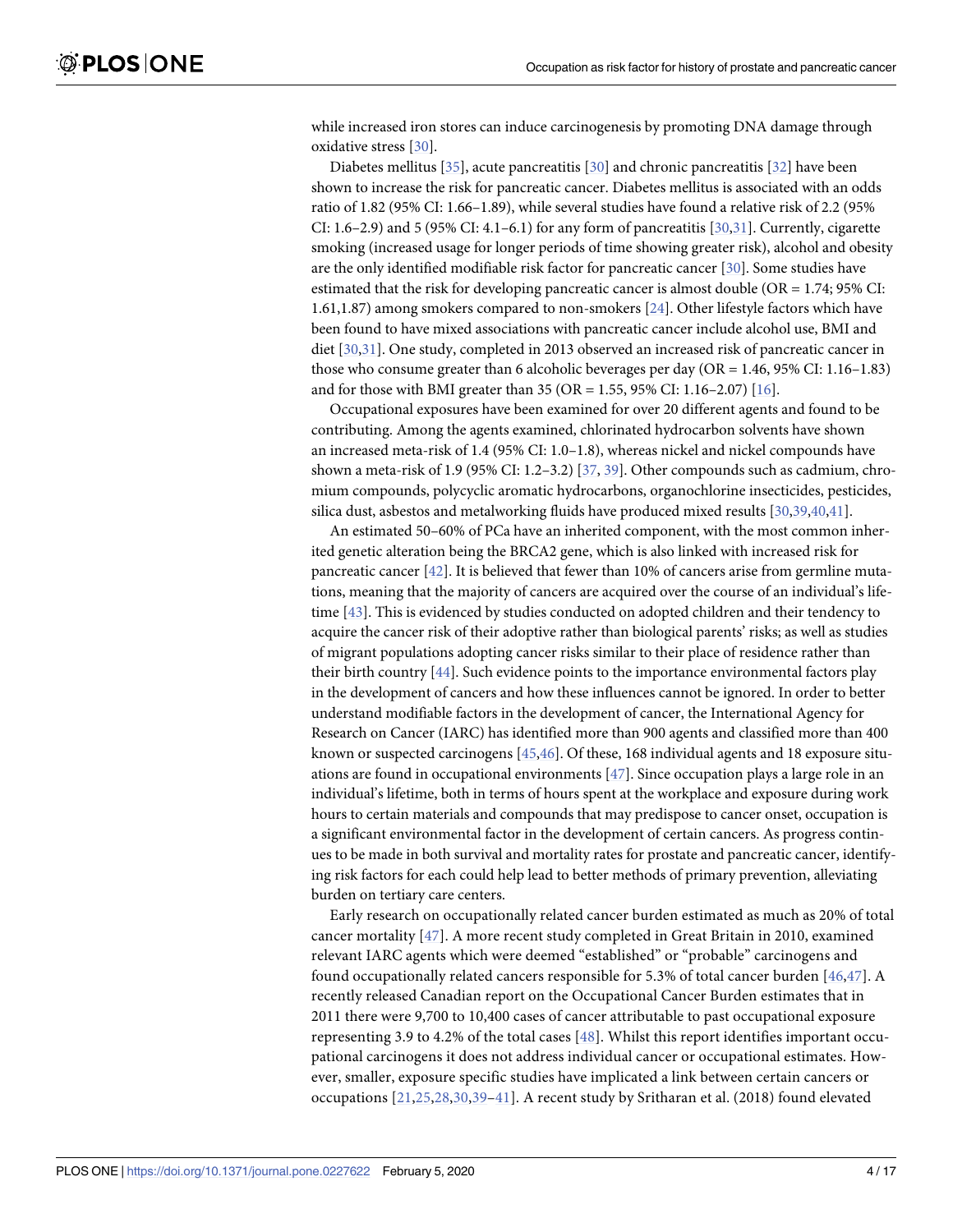<span id="page-4-0"></span>risks of PCa incidence in occupations related to administration and management, agriculture, and protective services and decreased risks in construction and transportation in a population-based sample of Canadian men aged 25–74 years. They also observed an elevated risk of PCa mortality among agriculture management workers. The current study expands Sritharan et al. (2018) study by examining the hazard risk of prostate, but also pancreatic cancer within occupation industries and occupation titles in a population based sample of Canadians ages 25 to 64, while controlling for age, sex, household income, education level, immigration status, province of residence to determine whether certain occupations have a statistically significant increased risk of either form of cancer. Examining prostate and pancreatic cancers risk across occupational categories can also serve as a substitute for exposure assessment, given some evidence indicating a common inherited genetic alteration for these two types of cancer [[42](#page-15-0)], and help determine areas where prevention research should focus.

# **Methodology**

#### **Study cohort**

Our analytic sample was based on a subsample of 2,644,370 Canadian adult men and women surveyed in 1991 as part of the Canadian Census Health and Environment Cohort (Can-CHEC) 1991. Data was accessed through the New Brunswick Statistics Canada Research Data Centre in Fredericton. The CanCHEC contains several databases including the 1991 Canadian Long-form Census, 1984–2011 Historical Tax Summary Files, 1981–1983 T1 Personal Master File, 1969–1991 Canadian Cancer Database, 1992–2010 Canadian Cancer Registry and 1991–2011 Canadian Mortality Data Base [\[49\]](#page-15-0).

The Canadian long form census is a mandatory survey conducted every 5 years in Canada and is administered to 20% of the Canadian population. The 1991 long form census was administered June 4, 1991. The study population included Canadian individuals between 25– 64 years of age on census day, which resulted in a sample size of 2,644,370. This age range was chosen on the basis that the average age of retirement for Canadians has consistently been around 62 years of age [[50\]](#page-15-0) and that cancers diagnosed in this period would be more representative of occupational exposures than other lifestyle or age-related factors. One additional reason for the age range is that occupation is likely to be measured with significant error or be missing for those currently retired. Income and education level were chosen as control variables because they were found previously to correlate with smoking and other lifestyle factors. They also can exert an independent effect on cancer since they proxy for a whole range of other unobserved factors such as social status, employment stability, better general health and others. We also note that socioeconomic status in investigations of the type we present here is typically measured by area level average income, whereas we include individual measures of socioeconomic status.

One Canadian study noted that compared to university graduates, those with a secondary school education or less had three times the odds of being a current smoker and those with secondary or college degrees only, had a double or more odds of being a current smoker [[51](#page-15-0)]. Similarly, household income has been found to be correlated to obesity with one Canadian report citing a 0.76% and 0.27% decrease in obesity for men and women, respectively for every 1% increase in household income [[52](#page-15-0)]. By adjusting for these factors, socioeconomic differences can be accounted for within the models and the role socioeconomic status plays in the development of cancer.

The study end date was December 31<sup>st</sup>, 2010, which corresponded to the end records of the Canadian Cancer Registry at the time this study was conducted. We censored observations if the individual had multiple primary cancers, or primary cancer was not prostate or pancreatic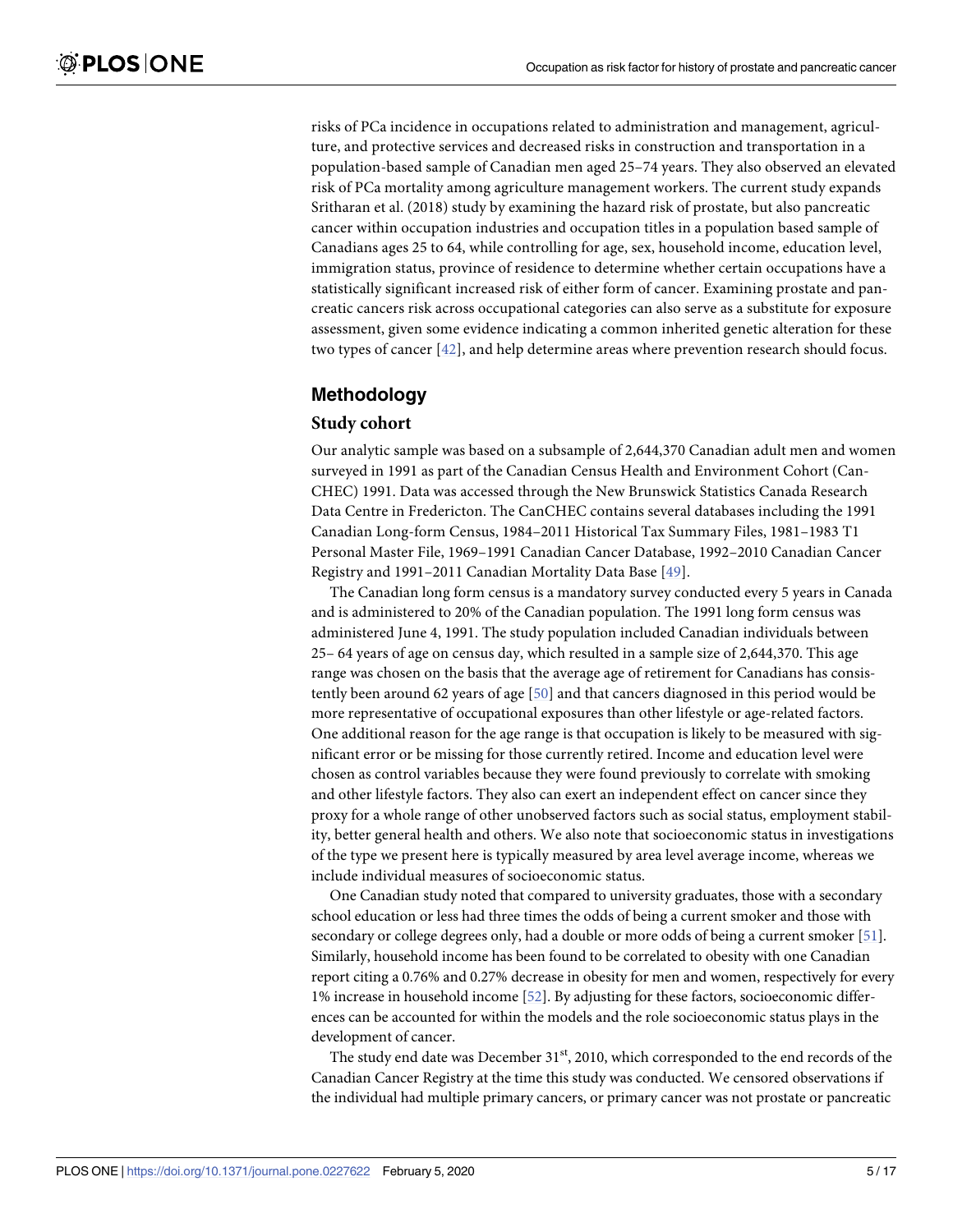

Fig 1. Derivation and linkage of prostate and pancreatic cancer study cohort using the 1991 CanCHEC dataset. <https://doi.org/10.1371/journal.pone.0227622.g001>

cancer, if the individual stopped filing taxes within the study period or if the individual died of another cause during the study period. After applying the exclusion criteria and linking the databases the in-scope sample size of the working cohort was 1,931,110 including 3,220 cases of pancreatic cancer. The working male cohort included 1,034,400 males with 28,610 cases of prostate cancer. Fig 1 displays how the data was linked and how the study cohort was obtained. This study complied with the University of New Brunswick Institutional Review Board ethics requirements, which do not require an additional review for research projects using Statistics Canada data stored in the NB-RDC.

Occupational history was determined by 1990 National Occupational Classification (NOC) coding. Occupation is classified using this method in the long form census by the kind of work an individual was completing during the reference week, as determined by the description of their most important job duties. Data is available for persons 15 years of age and over,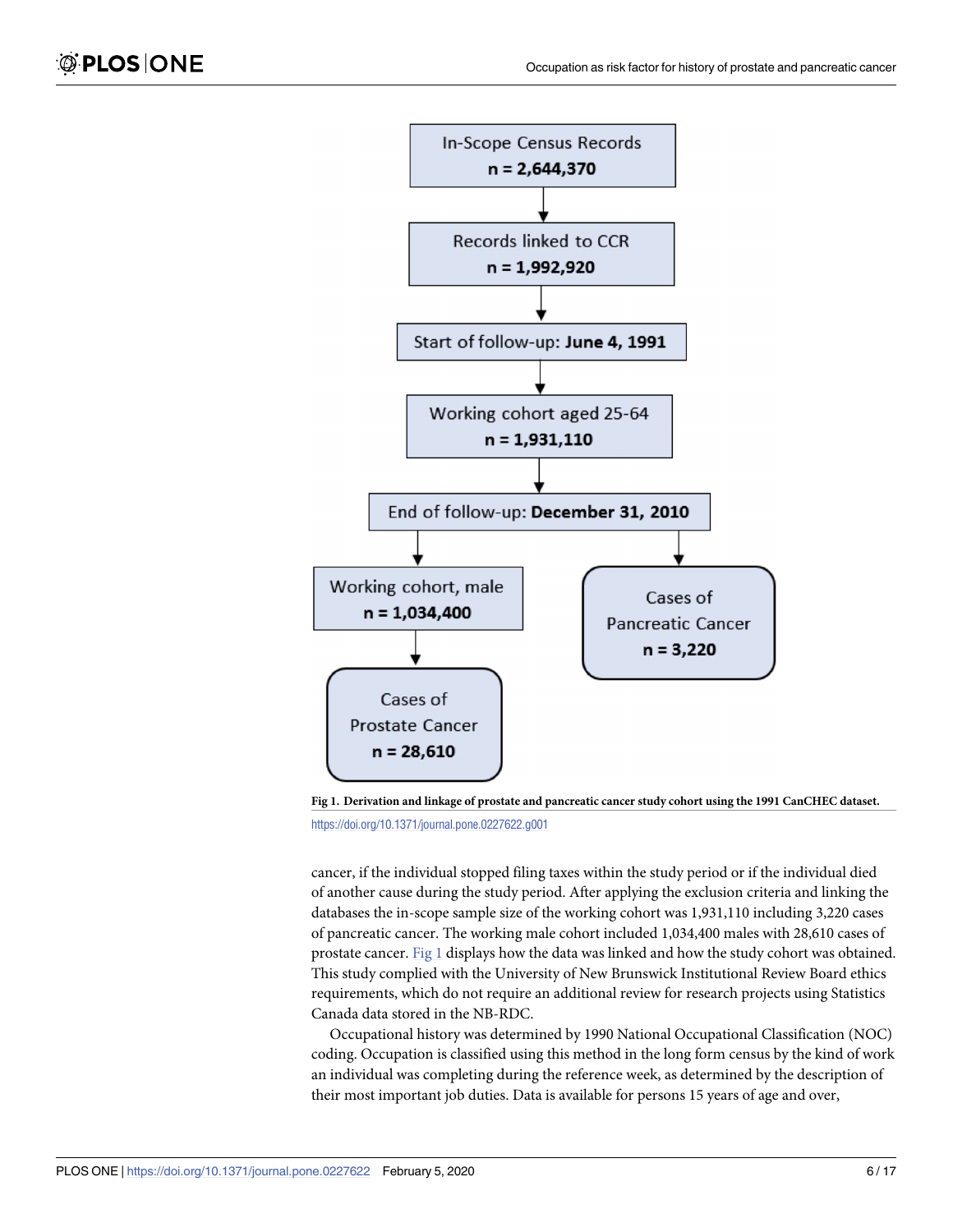<span id="page-6-0"></span>excluding institutional residents. If a person did not have a job during the week prior, then the data related to the job of longest duration since January 1, 1990 is recorded. For persons with two or more jobs, the job with the most hours is recorded. Within this classification, the coding structure has a 4-digit coding, revisions to the NOC have taken place periodically with relatively minor changes but with an explicit four-tiered hierarchical structure based on the earlier 4-digit codes (S1 [Table](#page-13-0)). We aggregated the 4-digit 1990 NOC codes to the 2-digit coding used by the 2011 NOC allowing the representation of broad occupational groupings e.g. "Senior management occupations" is coded as NOC 2011 2-digit ("00"coding and within this the NOC 1990 4-digit coding "0012" represents a specific job title "senior government managers and officials".

# **Statistical analysis**

Statistical analysis was completed using Stata v14. Hazard ratios and corresponding 95% confidence intervals were calculated using Cox Proportional hazard regression models to estimate prostate or pancreatic cancer risk associated with employment by occupation. A baseline control group was chosen based on a large occupational group which contained a heterogeneous sample of individuals (secondary school teachers, in age category 55–64,  $n = 26,885$ . The incidence rate for this group of individuals is very similar to the population incidence which furthers their use as a baseline control group. The baseline control group becomes the reference group for which the odds ratio for other occupations is then estimated. Models also adjusted for age, sex, education level, income, immigration status, and province of residence. The study population was analysed by 4-digit NOC 1990 and 2-digit major group NOC 2011 codes. Individual occupational categories were excluded if 5 or fewer than 5 cases were noted.

# **Results**

#### **Prostate cancer**

A total of 28,610 cases of history of prostate cancer were identified between 1991 and 2010 in the working cohort of Canadian men aged 24-64 years. As seen in Table 1 an elevated risk of prostate cancer was observed across several broad occupational categories including specialized middle management occupations ( $HR = 1.13, 95\%$  CI: 1.04–1.24), senior management occupations (HR = 1.12, 95% CI: 1.05–1.19) and business, finance and administration occupations (HR = 1.10–95% CI: 1.01–1.21).

[Table](#page-7-0) 2 displays significant elevated risks observed across several occupation titles including library clerks (HR =  $2.36$ ,  $95\%$  CI:  $1.12-4.97$ ), medical radiation technologists (HR =  $1.66$ ,  $95\%$ CI: 1.04–2.65), telecommunications and line cable workers (HR =  $1.62$ , 95% CI: 1.22–2.16),

| Table 1. Hazard ratios and 95% confidence intervals for prostate cancer in CanCHEC (1991-2010) by occupational major group (NOC 2011 2 digit codes) adjusted |  |  |
|--------------------------------------------------------------------------------------------------------------------------------------------------------------|--|--|
| for age, sex, education level, income, immigration status, and province of residence <sup>1,2</sup> .                                                        |  |  |

| HR   | 95% CI        | Men with history of PCa | Total number of men in<br>the occupational group | Occupational category                                                        |
|------|---------------|-------------------------|--------------------------------------------------|------------------------------------------------------------------------------|
| 1.13 | $1.04 - 1.24$ | 580                     | 13,460                                           | Specialized middle management occupations                                    |
| 1.12 | 1.05–1.19     | 1,875                   | 45,960                                           | Senior management occupations                                                |
| 1.10 | $1.01 - 1.21$ | 615                     | 18,375                                           | Professional occupations in business, finance and administration occupations |

<sup>1</sup> Reference group: Secondary school teachers,  $HR = 1$ 

<sup>2</sup> Case counts are rounded to base ten using random rounding and case counts *<*5 are not shown as per Statistics Canada guidelines

<https://doi.org/10.1371/journal.pone.0227622.t001>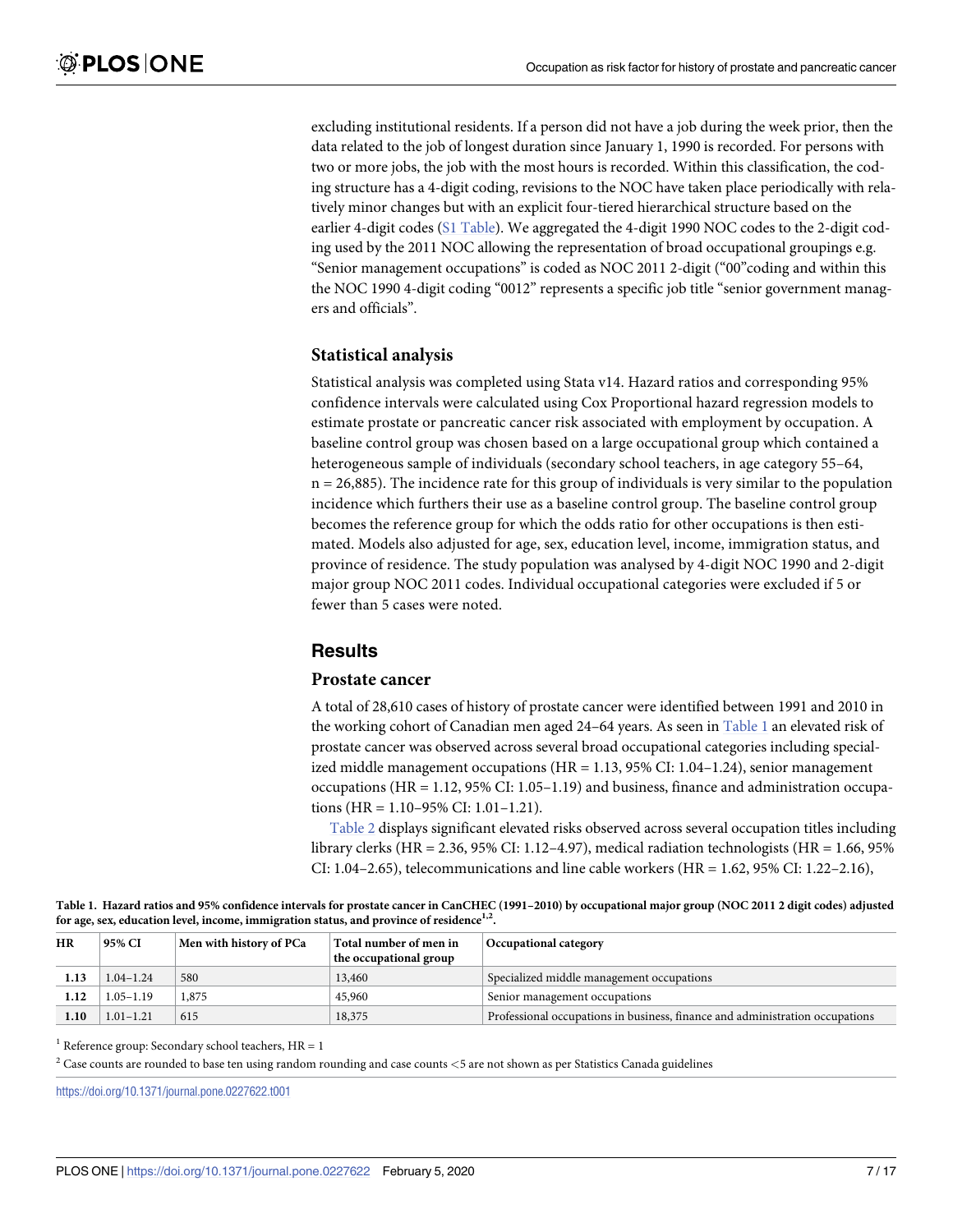| HR   | 95% CI        | Men with history of PCa | Total number of men in the occupation | <b>Occupation title</b>                                 |
|------|---------------|-------------------------|---------------------------------------|---------------------------------------------------------|
| 2.36 | $1.12 - 4.97$ |                         | 160                                   | Library clerks                                          |
| 1.66 | $1.04 - 2.65$ | 20                      | 430                                   | Medical radiation technologists                         |
| 1.62 | $1.22 - 2.16$ | 50                      | 1280                                  | Telecommunications and line cable workers               |
| 1.54 | $1.10 - 2.16$ | 35                      | 505                                   | Commissioned police officers                            |
| 1.21 | $1.02 - 1.44$ | 160                     | 3120                                  | Insurance, real estate and financial brokerage managers |

<span id="page-7-0"></span>[Table](#page-6-0) 2. Hazard ratios and 95% confidence intervals for prostate cancer in CanCHEC (1991-2010) by occupation (NOC 1990 4 digit codes) adjusted for age, sex, **education level, income, immigration status, and province of residence1,2.**

<sup>1</sup> Reference group: Secondary school teachers,  $HR = 1$ 

<sup>2</sup> Case counts are rounded to base ten using random rounding and case counts *<*5 are not shown as per Statistics Canada guidelines

<https://doi.org/10.1371/journal.pone.0227622.t002>

commissioned police officers (HR = 1.54–95% CI: 1.10–2.16), and insurance real estate and financial brokerage managers (HR =  $1.21$ , 95% CI:  $1.02-1.44$ ).

Evaluation of province of residence revealed significant elevated risk for prostate cancer individuals residing in New Brunswick (HR = 1.10, 95% CI: 1.03–1.18) and for those within the highest education bracket which included those with a university degree higher than a bachelor's (HR = 1.10, 95% CI:1.03–1.15).

#### **Pancreatic cancer**

Table 3 displays significant elevated risk for history of pancreatic cancer observed across several broad occupational categories coded at the NOC 2011 2 digit level these include processing,

| Table 3. Hazard ratios and 95% confidence intervals for pancreatic cancer in CanCHEC (1991-2010) by occupational major group (NOC 2011 2 digit codes) |  |
|-------------------------------------------------------------------------------------------------------------------------------------------------------|--|
| adjusted for age, sex, education level, income, immigration status, and province of residence <sup>1,2</sup> .                                        |  |

| <b>HR</b> | 95% CI                   | Individuals with History of<br><b>Pancreatic Cancer</b> | Total number of individuals<br>in the occupational group | Occupational category                                                                                                                               |
|-----------|--------------------------|---------------------------------------------------------|----------------------------------------------------------|-----------------------------------------------------------------------------------------------------------------------------------------------------|
| 1.65      | $1.17 - 2.32$   40       |                                                         | 15,800                                                   | Processing, manufacturing and utilities supervisors                                                                                                 |
| 1.63      | $1.22 - 2.18$ 60         |                                                         | 23,030                                                   | Specialized middle management occupations                                                                                                           |
| 1.50      | $1.16 - 1.95$ 80         |                                                         | 45,920                                                   | Technical occupations related to natural and applied sciences                                                                                       |
| 1.49      | $1.05 - 2.13$ 35         |                                                         | 21,845                                                   | Technical occupations in art, culture, recreation and sport                                                                                         |
| 1.49      | $1.05 - 2.10$ 35         |                                                         | 22,090                                                   | Assisting occupations in support of health services                                                                                                 |
|           | $1.48$   1.19-1.84   150 |                                                         | 64,445                                                   | Senior management occupations                                                                                                                       |
| 1.48      | $1.20 - 1.84$   180      |                                                         | 89,440                                                   | Middle management occupations in retail and wholesale trade and customer service                                                                    |
| 1.47      | $1.09 - 1.99$ 50         |                                                         | 28,975                                                   | Traders helpers, construction labourers and related occupations                                                                                     |
| 1.47      | $1.18 - 1.83$ 210        |                                                         | 95,730                                                   | Other installers, repairers and servicers and material handlers + transport and<br>heavy equipment operation and related maintenance occupations    |
| 1.45      | $1.12 - 1.88$ 80         |                                                         | 51,435                                                   | Professional occupations in natural and applied sciences                                                                                            |
|           | $1.42$   1.04-1.93   50  |                                                         | 26,085                                                   | Workers in natural resources, agriculture and related production                                                                                    |
|           | 1.40   1.14–1.73         | 235                                                     | 126,640                                                  | Sales support occupations + service support and other service occupations                                                                           |
| 1.39      | $1.12 - 1.72$ 215        |                                                         | 111,870                                                  | Industrial, electrical and construction trades                                                                                                      |
|           | $1.36$   1.09-1.70   185 |                                                         | 103,135                                                  | Processing and manufacturing machine operators and elated production workers                                                                        |
| 1.34      | $1.09 - 1.64$   230      |                                                         | 152,465                                                  | Administrative and financial supervisors and administrative occupations + finance,<br>insurance and related business administrative occupations     |
| 1.28      | $1.04 - 1.57$            | 250                                                     | 168,525                                                  | Sales representatives and salespersons-wholesale and retail trade + service<br>representatives and other customer and personal services occupations |

 $^{\rm 1}$  Reference group: Secondary school teachers, HR = 1

<sup>2</sup> Case counts are rounded to base ten using random rounding and case counts *<*5 are not shown as per Statistics Canada guidelines

<https://doi.org/10.1371/journal.pone.0227622.t003>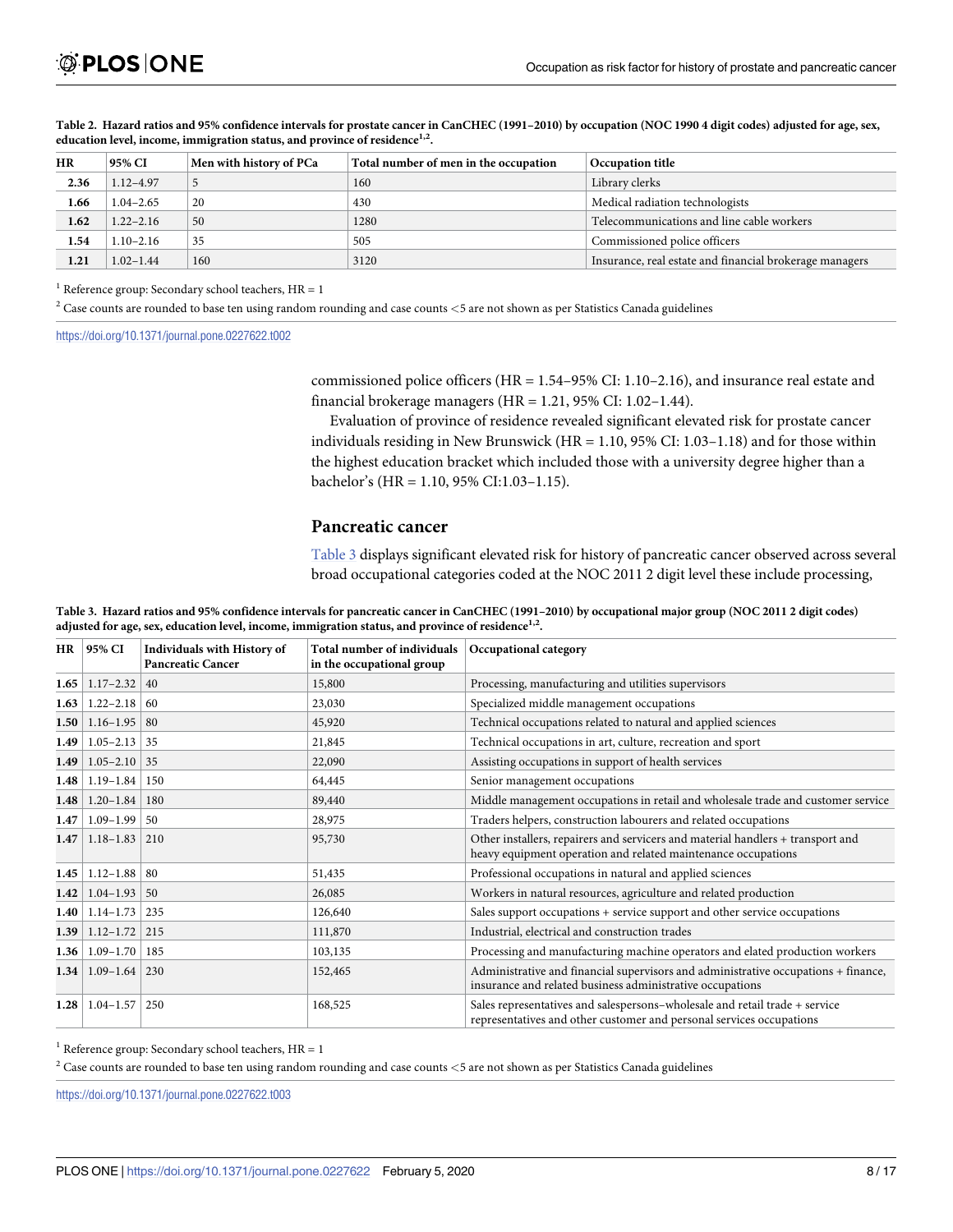<span id="page-8-0"></span>manufacturing and utilities supervisors ( $HR = 1.65, 95\%$  CI:  $1.17-2.32$ ), specialized middle management occupations ( $HR = 1.63$ , 95% CI: 1.22–2.18), technical occupations related to natural and applied science (HR = 1.50, 95% CI: 1.16–1.95), technical occupations in art, culture, recreation and sport ( $HR = 1.49$ , CI: 1.05–2.13), assisting occupations in support of health services (HR =  $1.49, 95\%$  CI:  $1.05-2.10$ ), senior management occupations (HR =  $1.48, 95\%$  CI: 1.19–1.84), middle management occupations in retail and wholesale trade and customer service (HR = 1.48, 95% CI: 1.20–1.84), and traders, helpers, construction labourers and related occupations (HR = 1.47, 95% CI: 1.09–1.99). Other installers, repairers and servicers and material handlers + transport and heavy equipment operation and related maintenance occupations (HR = 1.47, 95% CI: 1.18–1.83), Professional occupations in natural and applied sciences (HR = 1.45, 95% CI: 1.12–1.88), Workers in natural resources, agriculture and related production ( $HR = 1.42$ ,  $95\%$  CI:  $1.04-1.93$ ), Sales support occupations + service support and other service occupations (HR = 1.40, 95% CI: 1.14–1.73), Industrial, electrical and construction trades (HR = 1.39, 95% CI: 1.12–1.72), processing and manufacturing machine operators and related production workers (HR = 1.36, 95% CI: 1.09–1.70), administrative and financial supervisors and administrative occupations + finance, insurance and related business administrative occupations (HR = 1.34, 95% CI: 1.09–1.64), sales representatives and salespersons = wholesale and retail trade + service representatives and other customer and person services occupations (HR = 1.28, 95% CI: 1.04–1.57).

Elevated risk for pancreatic cancer was also associated with being male (HR = 1.33, 95% CI: 1.23–1.44) and having lower education, such as having no formal education (HR = 1.20, 95% CI: 1.02–1.40) compared with having had a trades certificate or diploma (HR = 1.16, 95% CI: 1.00–1.35).

Table 4 displays specific occupation titles coded at the NOC 1990 4-digit level showing significant elevated risk observed across several jobs with a 2 times or higher risk seen in the following occupations: commissioned police officers  $(HR = 4.34, 95\% \text{ CI: } 1.85-10.21)$ , photographic and film processors ( $HR = 3.97, 95\%$  CI: 1.69–9.34), railway and motor transport

| <b>HR</b> | 95% CI         | Individuals with History of<br><b>Pancreatic Cancer</b> | Number of individuals in the Occupation | Occupation title                                     |
|-----------|----------------|---------------------------------------------------------|-----------------------------------------|------------------------------------------------------|
| 4.34      | $1.85 - 10.21$ | 5                                                       | 515                                     | Commissioned police officers                         |
| 3.97      | $1.69 - 9.34$  | 10                                                      | 1225                                    | Photographic and film processors                     |
| 3.94      | $1.67 - 9.29$  | 5                                                       | 825                                     | Railway and motor transport labourers                |
| 3.82      | $1.52 - 9.61$  | 5                                                       | 1380                                    | Computer engineers                                   |
| 3.14      | $1.52 - 6.47$  | 10                                                      | 1700                                    | Mechanical assemblers and inspectors                 |
| 2.73      | $1.49 - 5.01$  | 15                                                      | 2985                                    | Nursery and greenhouse workers                       |
| 2.68      | $1.36 - 5.30$  | 5                                                       | 2670                                    | Pharmacists                                          |
| 2.64      | $1.12 - 6.22$  | 20                                                      | 3730                                    | Mechanical engineering technologists and technicians |
| 2.53      | $1.00 - 6.40$  | 5                                                       | 1355                                    | Typesetters and related occupations                  |
| 2.52      | $1.46 - 4.35$  | 5                                                       | 1685                                    | Dry cleaning and laundry occupations                 |
| 2.28      | $1.03 - 5.09$  | 10                                                      | 1810                                    | Construction inspectors                              |
| 2.22      | $1.04 - 4.74$  | 15                                                      | 4020                                    | Other elemental service occupations                  |
| 2.13      | $1.04 - 4.38$  | 10                                                      | 2635                                    | Supervisors, mineral and metal processing            |
| 2.03      | $1.14 - 3.63$  | 15                                                      | 9340                                    | Painters and decorators                              |

Table 4. Hazard ratios and 95% confidence intervals for pancreatic cancer in both sexes in CanCHEC (1991-2010) by occupation (NOC 1990 4 digit codes) adjusted **for age, sex, education level, income, immigration status, and province of residence1,2.**

 $1$  Reference—group: Secondary school teachers, HR = 1

<sup>2</sup> Case counts are rounded to base ten using random rounding and case counts *<*5 are not shown as per Statistics Canada guidelines.

<https://doi.org/10.1371/journal.pone.0227622.t004>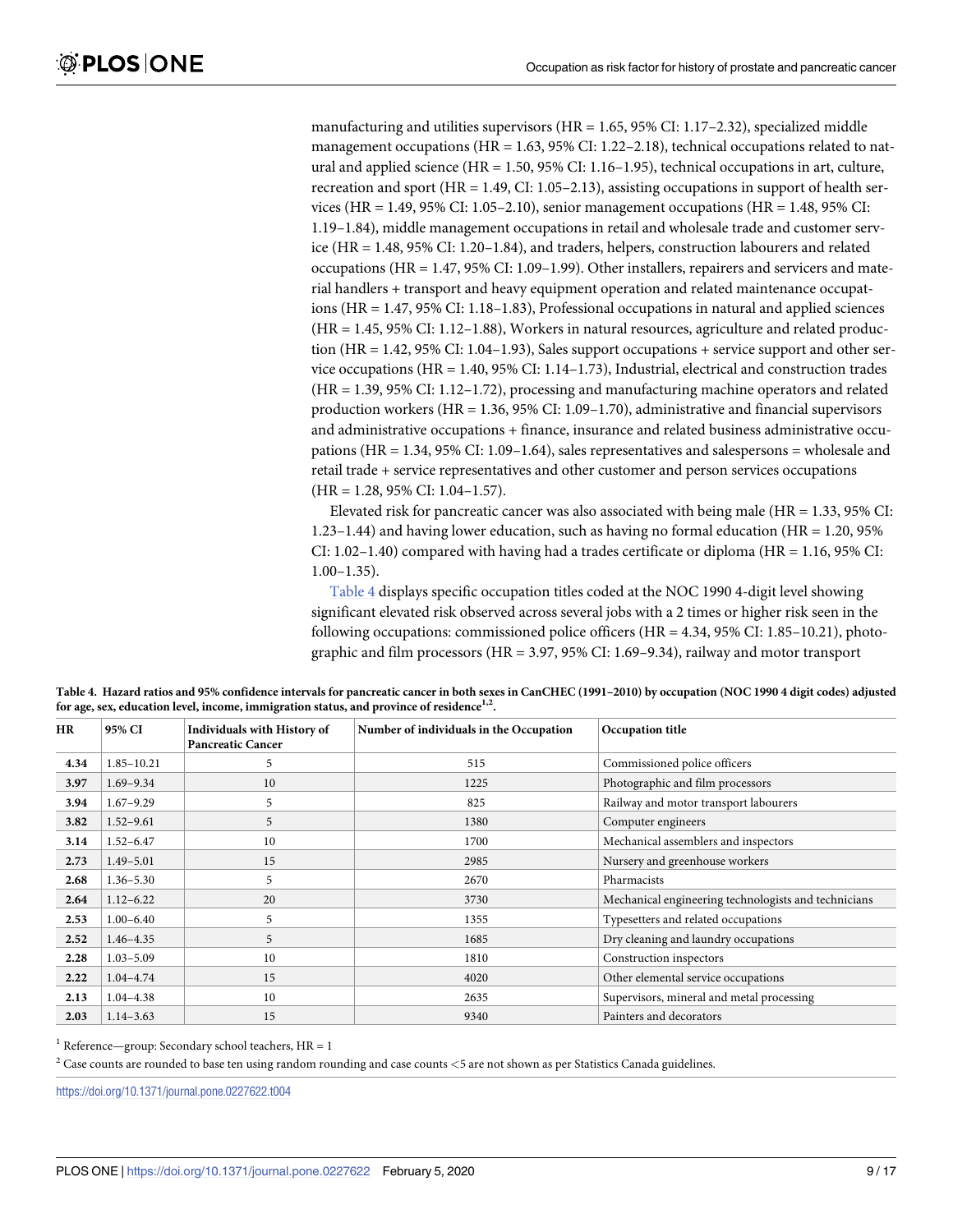labourers (HR = 3.94, 95% CI: 1.67–9.29), computer engineers (HR = 3.82, 95% CI: 1.52–9.61), mechanical assemblers and inspectors (HR = 3.14, 95% CI: 1.52–6.47), nursery and greenhouse workers (HR = 2.73, 95% CI: 1.49–5.01), pharmacists (HR = 2.68, 95% CI: 1.36–5.30), mechanical engineering technologists and technicians (HR = 2.64, 95% CI: 1.12–6.22), typesetters and related occupations (HR 2.53, 95% CI: 1.00–6.40), dry cleaning and laundry occupations (HR = 2.52, 95% CI: 1.46–4.35), construction inspectors (HR = 2.28, 95% CI: 1.03–5.09), other elemental service occupations (HR = 2.22, 95% CI: 1.04–4.74), supervisors, mineral and metal processing (HR = 2.13, 95% CI: 1.04–4.38), painters and decorators (HR = 2.03, 95% CI: 1.14–3.63).

# **Discussion**

Results we report here for Prostate Cancer closely mirror those of a recent study looking at occupation and title and its links with history of prostate cancer diagnosis by Sritharan et al. [[29](#page-14-0)]. Slight differences in the models we report here and Sritharan et al. [\[29](#page-14-0)] include the narrower age range (our selected age range was 25–64 in keeping with the most accurate working aged population, compared to the 25–74 age range used previously), controlling for income level (proxy for social economic status) and therefore isolating factors that are specific to occupation (omitted in the Sritharan et al. investigation), and looking at both 2-digit (broad occupation groups, omitted in the Sritharan et al. investigation) and 4 digit occupation groups (surrogate for more homogeneous/specific exposure when we don't have an exposure metric). These differences may account for the slight variations in results between the two analyses. The close replication between our studies also instils further confidence in the models we used for assessing hazard ratios for the pancreatic cancer sample we analyzed. Also, looking at both 2 digit and 4-digit occupation groups is important as the latter has more precision in terms of occupation but can also be affected by smaller cell counts and so less robust results.

#### **Prostate cancer**

Sritharan et al. [[29](#page-14-0)] reported an increase risk of history of prostate cancer diagnosis for senior and government management ( $HR = 1.12$ , 95% CI: 1.04–1.20), as well as for finance managers and financial services (HR =  $1.09$ , 95% CI:  $1.04 - 1.14$ ) which mirror our results (HRs =  $1.12$ ) and 1.10, respectively). Senior and government management jobs are recognized as having few chemical exposures except for printed ink, air and water quality issues from exposure to older building infrastructure. Thus these findings may reflect other environmental factors such as lack of physical activity (e.g., sitting for prolonged periods of time), socioeconomic factors (affording foods that are expensive and are known risks factors for PCa such as red meats; and smoking regularly which have also been linked with increased risk of PCa), and/or diet (e.g., mostly red meats and minimum leafy greens). Future studies should further investigate how these occupations may interact with socioeconomic factors, diet and physical activity to predispose men to PCa.

Sritharan et al. [\[29\]](#page-14-0) also found that commissioned police officers had an elevated risk of PCa, HR = 1.22, 95% CI: 1.09–1.36) which is slightly lower than the one observed here (HR = 1.54, 95% CI: 1.22–2.65). This finding has also been noted in several other studies, where protective services are observed to have an elevated risk of PCa [[25](#page-14-0),[29](#page-14-0)], and whilst not a new finding it is intriguing that several different studies are replicating the result. Police officers may be exposed to chemicals e.g. vehicle exhausts, Lead in dust from firing ranges, as well as contagious and infectious diseases. This comes in addition to disruption of circadian rhythms due to irregular shift work, as well as in addition to irregular eating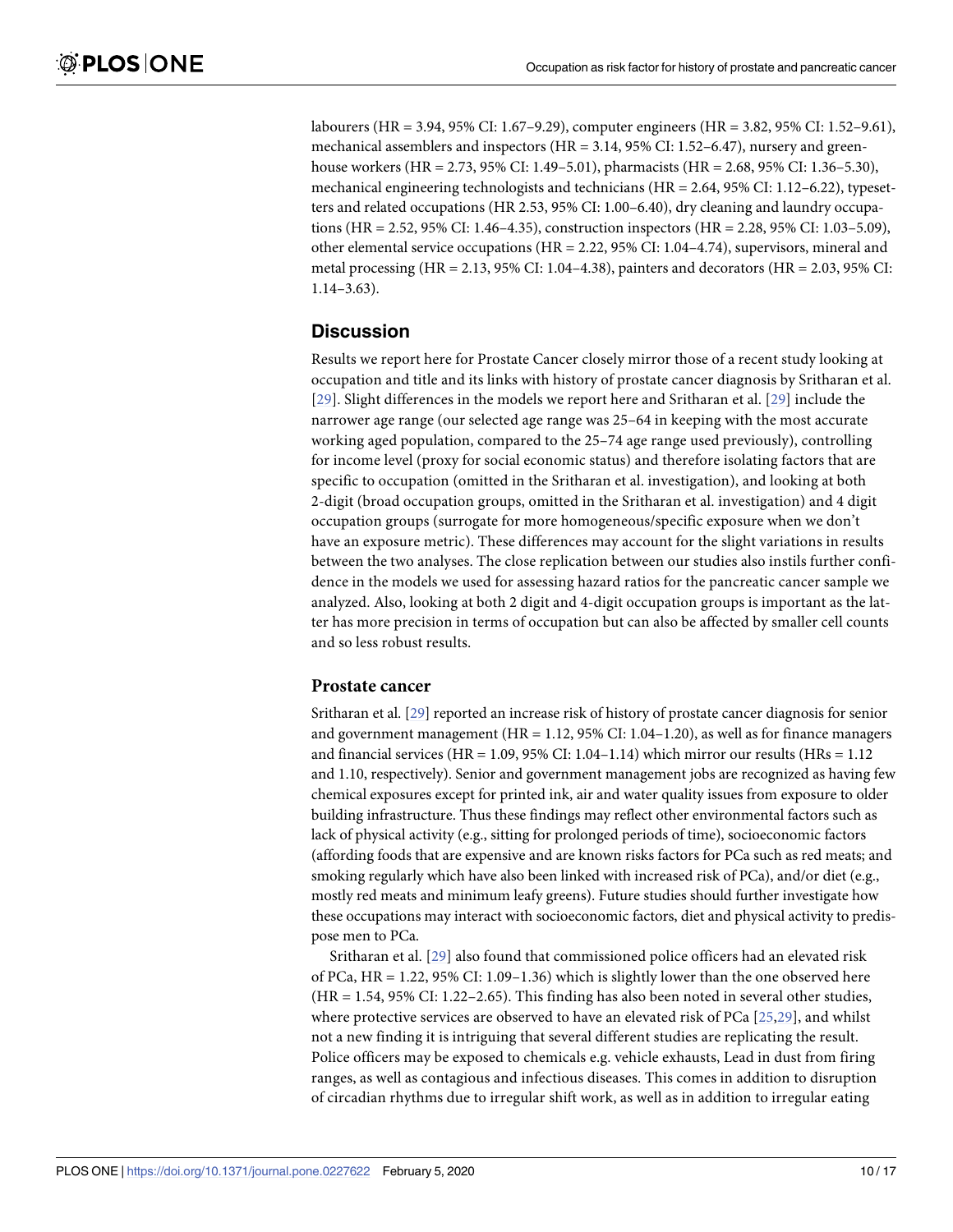habits, poor diet, and prolonged hours standing, sitting in the car or behind a desk. These results point to important opportunities for PCa prevention and awareness programs in these occupations. These industries could benefit from having PCa awareness sessions where these risk factors could be discussed and solutions to how to minimize their impact could be put forward for those at risk.

Another similarity noted was of significant risk of history of PCa for those in the highest education bracket (Sritharan et al., HR = 1.22, 95% CI:1.19,1.26; current results observed a  $HR = 1.09, 95\% \text{ CI:} 1.03, 1.15$ . Higher education level is a proxy for higher socioeconomic status which could play a role in increased screening leading to earlier diagnosis [[29](#page-14-0)].

New Brunswick residents had also statistically significant increase of risk of history of PCa compared to the other provinces, which may also be a result of differences in screening programs within provinces. Although Canada has universal healthcare other barriers to accessibility may be present, especially for those residing in more rural settings such as New Brunswick. Additionally, the population of individuals aged 65 and older tends to be higher than the national average [[50](#page-15-0)] which may play an important role on education and screening.

Lastly Sritharan et al. found a non-significant decrease risk of prostate cancer for primary metal production. The current manuscript finds the occupational group mineral and metal processing to have an elevated risk (HR = 2.13, 95% CI: 1.04–4.38). This is not surprising as previous literature suggests that cadmium, arsenic and other minerals may increase the risk of prostate cancer whilst there is also exposure to polycyclic aromatic hydrocarbons in these occupations. One possible explanation for the discrepancy between the two studies could be the age group. Perhaps by narrowing our age group the current study was able to identify this association, while with a larger and more heterogeneous age group this association could not have been captured because these individuals may have died, and/or they may not have been representative of the disease or the occupational exposure. Other complexities such as social inequalities in cancer risk that were not accounted for in this study may be at play. Future studies may want to look at populations within populations of socially disadvantaged individuals to see if they could explain this discrepancy.

#### **Pancreatic cancer**

A range of occupational categories and occupation titles showed increased risk for history of pancreatic cancer, including processing, manufacturing and utilities supervisors, specialized middle management occupations, technical occupations related to natural and applied sciences, technical occupations in art, culture, recreation and sport, assisting occupations in support of health services, senior management occupations, middle management occupations in retail and wholesale trade and customer service, traders helpers, construction labourers and related occupations, other installers, repairers and servicers and material handlers and transport and heavy equipment operation and related maintenance occupations, professional occupations in natural and applied sciences, workers in natural resources, agriculture and related production, sales support occupations and service support and other service occupation, industrial, electrical and construction trades, processing and manufacturing machine operators and elated production workers, as well as sales representatives and salespersons–wholesale and retail trade and service representatives and other customer and personal services occupations. To our knowledge this is the first study to profile the risk of pancreatic cancer by occupation to the extent we present here, therefore we don't have much literature to which to compare the current results. Some of the occupations we identified may be linked with the use of biocides and pesticides as well as other organohalogen exposures, such as Photographic and film processors (biocidal preservatives,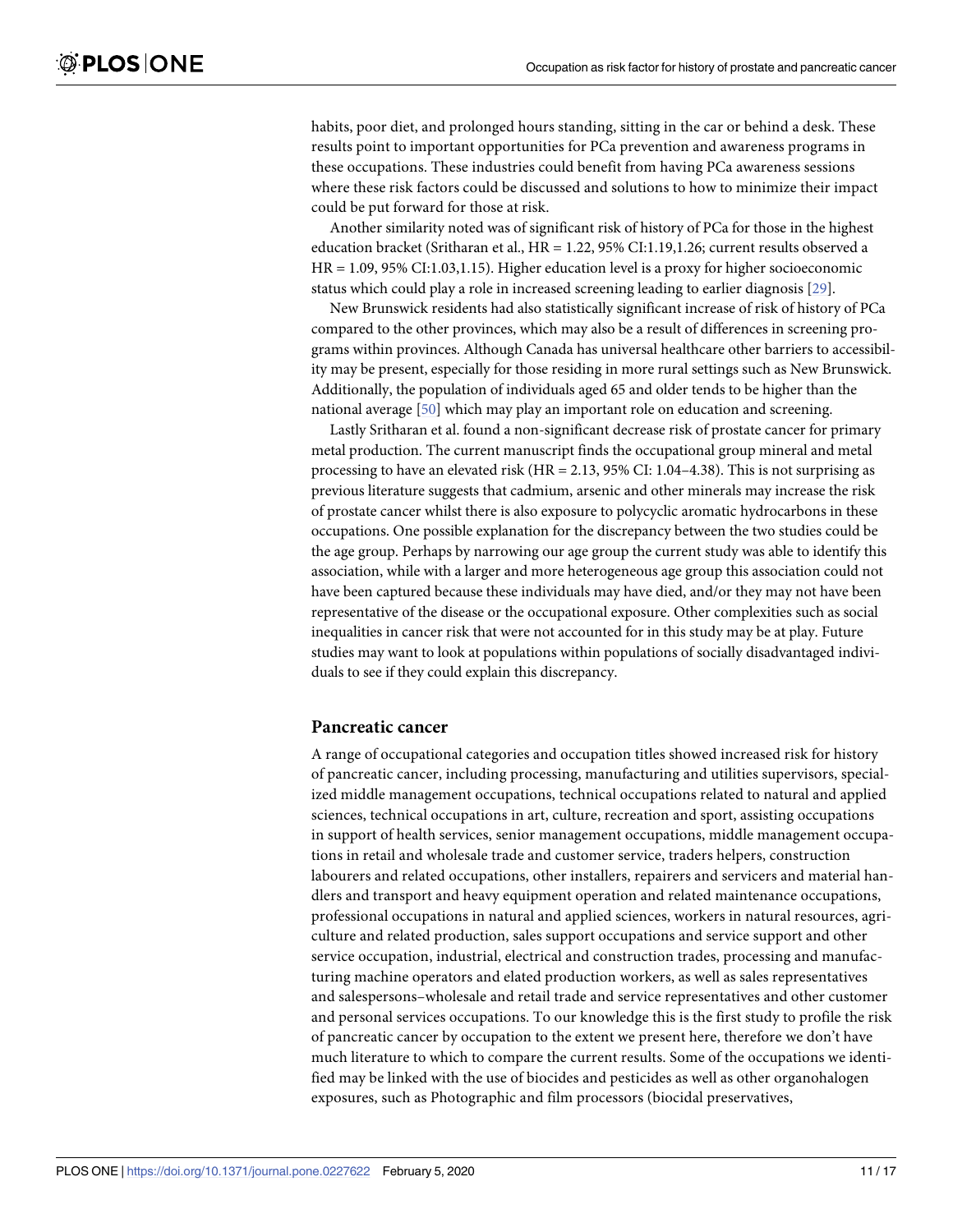<span id="page-11-0"></span>organohalogens) dry cleaning and laundry occupations (cleaning solvents, fabric finishes, and contaminated clothing), painters and decorators (working with exterior paint and its removal), construction inspectors (biocidal preservatives, pesticide contaminated areas), Mechanical engineering technologists and technicians (biocidal preservatives), railway and motor transport labourers (biocidal preservatives, possible use of herbicides along tracks) and nursery and greenhouse workers (pesticides and herbicides) (see [Table](#page-8-0) 4). Occupations linked to pesticides have been implicated in several studies of pancreatic cancer but with mixed results [[40\]](#page-15-0). A Spanish case control study observed an elevated risk for male employed skilled workers in gardens, nurseries and vegetable or market gardens (OR = 5.62, 95% CI: 0.48–66.10) and in agricultural workers both self-employed skilled workers in agricultural activities (OR = 1.04, 95% CI: 0.58–188) and employed skilled workers in agricultural activi-ties (OR = 2.35, 95% CI: 0.51–10.92) [\[53\]](#page-15-0). More recently, in a Canadian study an increased risk of pancreatic cancer in female agricultural workers (HR = 1.36, 95% CI: 1.07–1.72) was reported [[46\]](#page-15-0). Laundry and dry cleaning has also appeared in several studies with a metarisk ratio of 1.4 reported by one meta-analysis [\[36,](#page-15-0) [40](#page-15-0)]. Taken together these results suggest that there may be an opportunity for pancreatic cancer prevention in occupations that involve organohalogens, pesticides and perhaps biocides exposure.

# **Conclusions**

We know, reasonably well, from different studies done in other countries, as well as smaller studies in Canada, that between two and 10 per cent of cancers are caused by occupational exposure [[28,29,](#page-14-0)[39,40](#page-15-0),[53](#page-15-0)]. The current study evaluated occupational associations with history of prostate and pancreatic cancer and found significant relationships for both type of cancers. The occupations revealed here suggest possible occupational exposures or other factors which may predispose individuals to an increased risk of disease. This information is important for if we know more about the types of exposures that cause prostate and pancreatic cancer, we should be able to act on it, as occupational exposure is preventable. The challenge moving forward will be confirming these findings and making sure we have policies and legislation appropriate to the carcinogenic hazard (e.g., possible organohalogen, pesticides, or biocides exposure).

This study aimed to highlight which occupations have an increased risk of PCa or pancreatic cancer so that further investigations may be completed to more accurately identify the causative agents. Preventive and awareness educational occupation programs and strategies for risk reduction can also be applied using the hierarchy of controls for at risk occupations. Additional research on the exposures associated with each occupation, but also evaluating the association with the province of residence, would be an asset for future research.

#### **Study limitations**

This study has some limitations. Employment history was obtained only for one point in time (June 4, 1991) and does not contain data on duration; however; occupation at the time of survey is still representative of the exposure and activities which the individual may have participated in during this time period and serves well as a proxy for exposure. Furthermore, higher age categories such as 44–64 would most likely represent a stable and long-standing job.

The data set lacks information on family history, physical activity, smoking, diet and other lifestyle factors and comorbidities which may have affected these associations. Adjusting for income and education level does account for some smoking and lifestyle factors which have their own unique cancer risk. This study did not use detailed information on cancer histology which means that aggressive and indolent forms of cancer could not be discerned. Future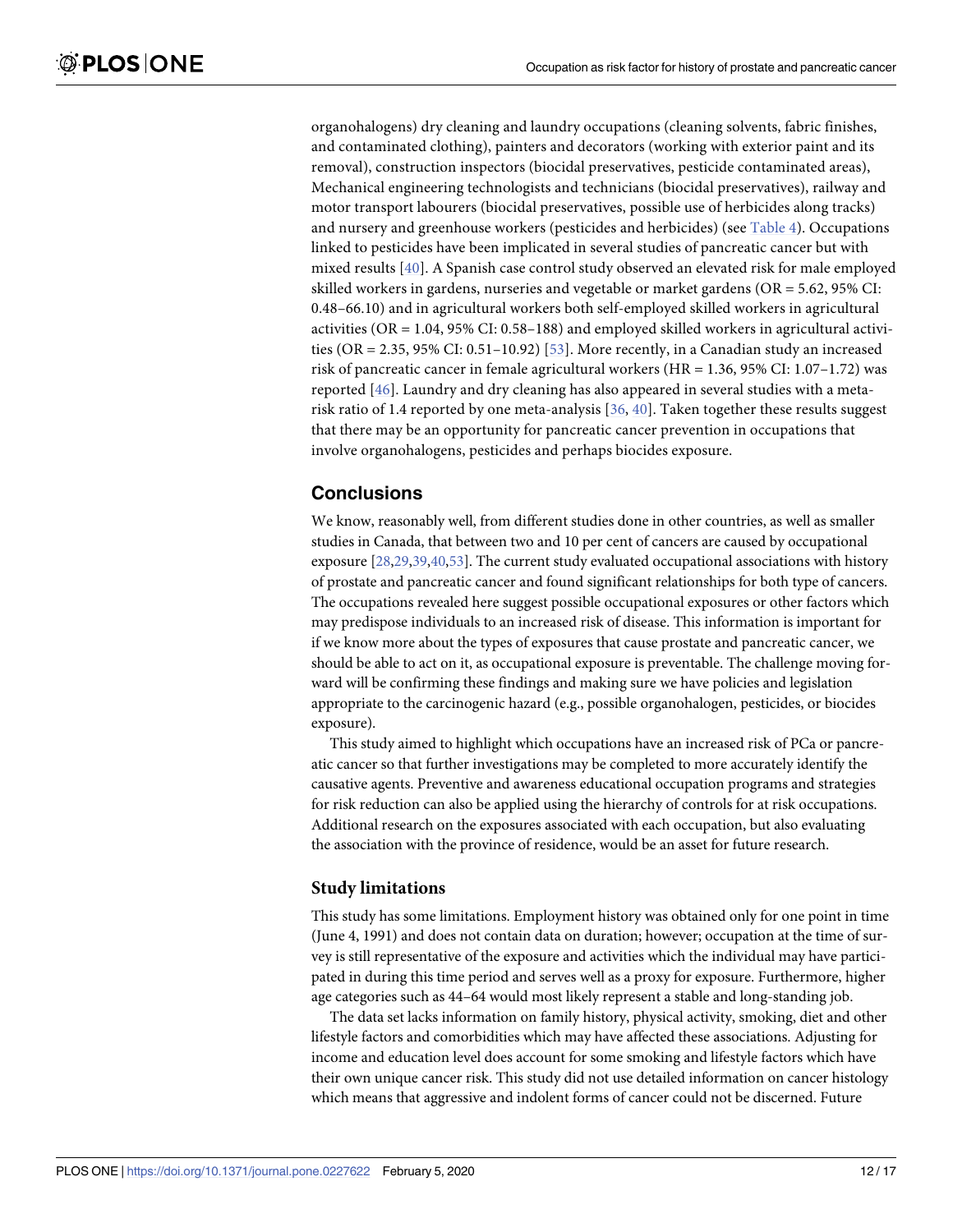<span id="page-12-0"></span>studies should attempt to extend the investigation to other forms of cancer. Another limitation of this study is the lack of control for ethnicity in our statistical analyses which could have affected our estimates if there a disproportionate distribution of ethnicity by occupation is present [\[54\]](#page-15-0).

Another limitation of this study is that it did not include measures of social inequalities in cancer which are crucial public health issues affecting particularly disadvantaged individuals. For example, in Canada and USA, the incidence rates of several preventable cancers including pancreatic cancer are generally higher in the Indigenous populations than in the non-Indigenous populations [[55](#page-16-0)]. For prostate cancer, however, the incidence is increased among groups with higher SES, while late-stage prostate cancer is diagnosed more frequently among groups low on SES [[56\]](#page-16-0). Incidence of prostate cancer is higher, compared to other forms of cancer also, at least partially, due to detection of many, otherwise non-detectable (symptom wise), early-stage cancers which result from differential participation in cancer screening, either organized (because an individual has reached the age of screening, e.g., 50 years in most Canadian provinces) or because the opportunity is there for screening.

Socio-economic, political, legislative and technology access and development forces impact the distribution of cancer risk factors in a population, and affect access to health services, which subsequently translate in specific observed inequalities in cancer risk and outcomes. Not included in this study are also psychosocial factors, such as mental health, known to lead in the adoption of unhealthy behaviours such as substance use, poor diet and lifestyle factors (e.g., poor sleeping and eating habits) and the exposure to a greater variety and intensity of cancer risk factors than their counterparts.

Lastly, while statistically significant, a number of occupations we examined have a CI that approach [1](#page-6-0).0 (Tables  $1 \& 2$ ). Since there is a tenuous link discussed in the introduction to chemical exposures that is not analyzed in this study, it might be reasonable to infer that these exposures are at the route of the cancer diagnosis. However, it is likely that the link is much more complex. To further understand these associations, high quality data on populations within populations are needed. Future studies should attempt to link Human Development Index, a proxy for the socioeconomic development of a country, with the magnitude and profile of pancreatic and prostate cancer to explain the distribution of cancer risk at the national level. Future studies should examine population data within populations, and stratify their analyses based on this information. Multisectoral action (socioeconomic, political, legislative) may be required to find effective solutions to the prevailing inequalities in cancer risk [[57](#page-16-0)].

There are several strengths to this study. This study utilizes the largest dataset available for the Canadian population. This allowed for large sample sizes for history of prostate cancer  $(n = 28,610)$  and pancreatic cancer  $(n = 3,220)$  to be analyzed. The study also adjusted for several variables including age, sex, province of residence, income, education level, immigration status and occupation. This level of analysis also helps to account for differences in socioeconomic status and various lifestyle factors.

Furthermore, in Canada, labour laws and healthcare provisions may differ from other regions, making existing literature unreliable for our unique population. Provinces vary in age distribution, geographical factors and population size, which effects healthcare resource allotment including prevention, detection and treatment [\[8](#page-14-0)].

Other parameters such as marital status and ethnicity were omitted from this study but included in Sritharan et al [\[29\]](#page-14-0). Our study also includes occupational associations of pancreatic cancer which have not been evaluated at this scale in Canada. Furthermore, the recent publication on prostate cancer can be used as a benchmark to confirm that the models generated in this study are correct, as similar results were obtained and therefore have been included for completeness.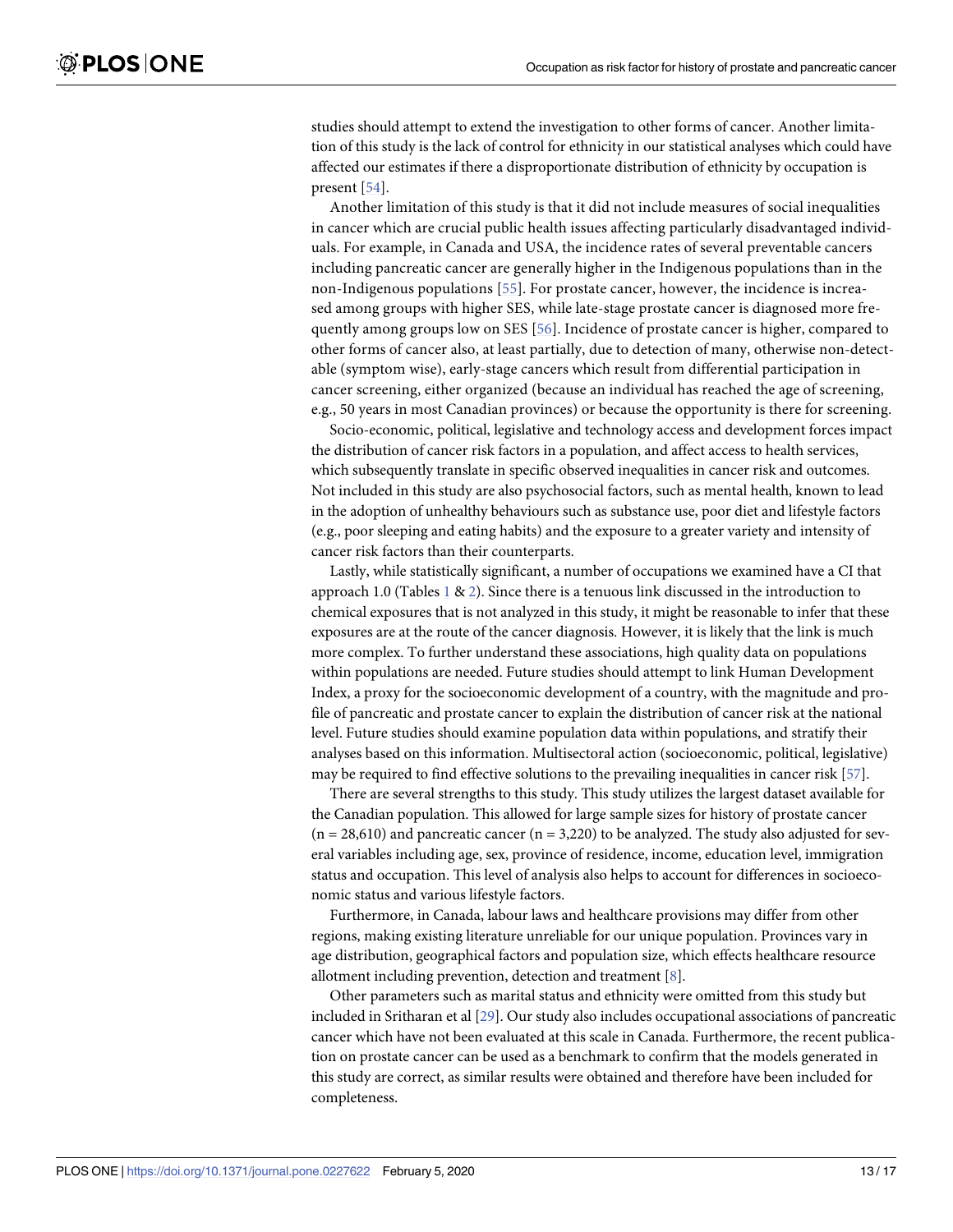# <span id="page-13-0"></span>**Supporting information**

**S1 [Table.](http://www.plosone.org/article/fetchSingleRepresentation.action?uri=info:doi/10.1371/journal.pone.0227622.s001) List of the NOC coding structure included in the study.** (PDF)

# **Acknowledgments**

Data Centre located at the University of New Brunswick in Fredericton, New Brunswick are made possible by the financial or in-kind support of the SSHRC Project Number 840-2016- 0001 (TM), the CIHR Project number RDC 144721 (TM), the CFI Project Number 35500 (TM), Dalhousie University, DMRF Soillse Fund (GI), Research Nova Scotia Establishment Grant 2215–2019 (GI). The views expressed in this paper do not necessarily represent the CRDCN's or that of its partners. The funders had no role in study design, data collection and analysis, decision to publish, or preparation of the manuscript.

# **Author Contributions**

**Conceptualization:** Smriti Singh, James Ted McDonald, Gabriela Ilie, Anil Adisesh.

**Data curation:** James Ted McDonald, Anil Adisesh.

**Formal analysis:** Smriti Singh, James Ted McDonald, Anil Adisesh.

**Funding acquisition:** James Ted McDonald.

**Methodology:** James Ted McDonald, Anil Adisesh.

**Project administration:** James Ted McDonald.

**Supervision:** Gabriela Ilie, Anil Adisesh.

**Validation:** James Ted McDonald.

**Writing – original draft:** Smriti Singh, Gabriela Ilie.

**Writing – review & editing:** Smriti Singh, James Ted McDonald, Gabriela Ilie, Anil Adisesh.

#### **References**

- **[1](#page-1-0).** Canadian Cancer Society. Canadian Cancer Statistics A 2018 special report on cancer incidence by stage, 2018. Accessed on November 19, 2018 from [http://www.cancer.ca/~/media/cancer.ca/CW/](http://www.cancer.ca/~/media/cancer.ca/CW/cancer%20information/cancer%20101/Canadian%20cancer%20statistics/Canadian-Cancer-Statistics-2018-EN.pdf?la=en) [cancer%20information/cancer%20101/Canadian%20cancer%20statistics/Canadian-Cancer-Statistics-](http://www.cancer.ca/~/media/cancer.ca/CW/cancer%20information/cancer%20101/Canadian%20cancer%20statistics/Canadian-Cancer-Statistics-2018-EN.pdf?la=en)[2018-EN.pdf?la=en](http://www.cancer.ca/~/media/cancer.ca/CW/cancer%20information/cancer%20101/Canadian%20cancer%20statistics/Canadian-Cancer-Statistics-2018-EN.pdf?la=en)
- **[2](#page-1-0).** Xie L, Semenciw R, Mery L. Cancer incidence in Canada: Trends and projections (1983–2032). Heal. Promot. Chronic Dis. Prev. Canada. 2015; 35:2–187.
- **[3](#page-1-0).** Canadian Cancer Statistics. Public Health Agency of Canada. Accessed on August 11, 2016 from: [http://www.cancer.ca/en/cancer-information/cancer-101/canadian-cancer-statistics-publication/?](http://www.cancer.ca/en/cancer-information/cancer-101/canadian-cancer-statistics-publication/?region=on) [region=on.](http://www.cancer.ca/en/cancer-information/cancer-101/canadian-cancer-statistics-publication/?region=on)
- **[4](#page-1-0).** Smith BD, Smith GL, Hurria A, Hortobagyi GN, Buchholz TA. Future of cancer incidence in the United States: burdens upon an aging, changing nation. J Clin Oncol. 2009; 27(17):2758–2765. [https://doi.org/](https://doi.org/10.1200/JCO.2008.20.8983) [10.1200/JCO.2008.20.8983](https://doi.org/10.1200/JCO.2008.20.8983) PMID: [19403886](http://www.ncbi.nlm.nih.gov/pubmed/19403886)
- **[5](#page-1-0).** Navaneelan T, Janz T. Cancer in Canada: Focus on Lung, Colorectal, Breast and Prostate. Health at a Glace, 2015. Accessed on August 11, 2016 from: [https://www150.statcan.gc.ca/n1/pub/82-624-x/](https://www150.statcan.gc.ca/n1/pub/82-624-x/2011001/article/11596-eng.htm) [2011001/article/11596-eng.htm](https://www150.statcan.gc.ca/n1/pub/82-624-x/2011001/article/11596-eng.htm).
- **[6](#page-1-0).** Canadian Cancer Society. Treatments for prostate cancer. 2017. Accessed on November 19, 2018 from <http://www.cancer.ca/en/cancer-information/cancer-type/prostate/treatment/?region=ns>
- **[7](#page-1-0).** Isbarn H, Wanner M, Salomon G, Steuber T, Schlomm T., Kollermann J., et al. Long-term data on the survival of patients with prostate cancer treated with radical prostatectomy in the prostate-specific antigen era. BJU International. 2010; 106:37–43. <https://doi.org/10.1111/j.1464-410X.2009.09134.x> PMID: [20002667](http://www.ncbi.nlm.nih.gov/pubmed/20002667)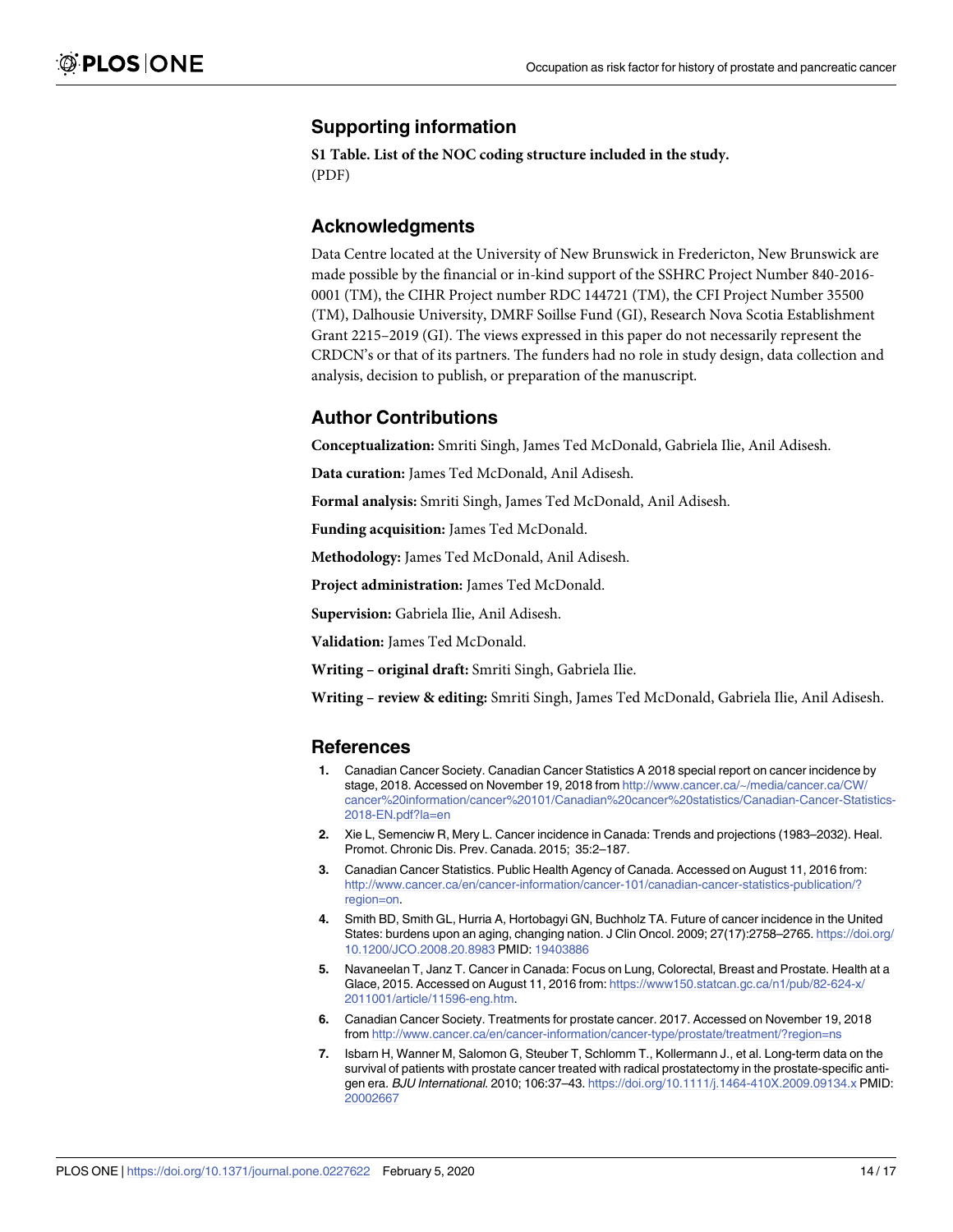- <span id="page-14-0"></span>**[8](#page-12-0).** Wilcox SW, Aherne NJ, McLachlan CS, McKay MJ, Last AJ, Shakespeare TP. Is modern external beam radiotherapy with androgen deprivation therapy still a viable alternative for prostate cancer in an era of robotic surgery and brachytherapy: A comparison of Australian series. J Med Imaging and Rad Onc. 2016; 59(1): 125–133.
- **[9](#page-1-0).** Gu X, Gao X, Cui M, Xie M, Ma M, Qin S, et al. Survival outcomes of radical prostatectomy and external beam radiotherapy in clinically localized high-risk prostate cancer: A population-based, propensity score matched study. Cancer Management and Research. 2018; 10:1061-1067. [https://doi.org/10.](https://doi.org/10.2147/CMAR.S157442) [2147/CMAR.S157442](https://doi.org/10.2147/CMAR.S157442) PMID: [29773955](http://www.ncbi.nlm.nih.gov/pubmed/29773955)
- **[10](#page-1-0).** Hoffman RM (2018). Screening for Prostate Cancer. UpToDate. Accessed on November 19, 2018 from: [https://www.uptodate.com/contents/screening-for-prostate-cancer?topicRef=6938&source=see\\_link](https://www.uptodate.com/contents/screening-for-prostate-cancer?topicRef=6938&source=see_link)
- **[11](#page-1-0).** Matthew A, Raz O, Currie K, Louis A, Jiang H. Davidson T, et al. Psychological distress and lifestyle disruption in low-risk prostate cancer patients: Comparison between active surveillance and radical prostatectomy. Journal of Psychosocial Oncology. 2018; 36(2), 159–174. [https://doi.org/10.1080/07347332.](https://doi.org/10.1080/07347332.2017.1342733) [2017.1342733](https://doi.org/10.1080/07347332.2017.1342733) PMID: [28613997](http://www.ncbi.nlm.nih.gov/pubmed/28613997)
- **12.** Frey AU, Sønksen J, Fode M. Neglected side effects after radical prostatectomy: A systematic review. The Journal of Sexual Medicine, 2014; 3:374–385.
- **13.** Nguyen LN, Pollack A, Zagars GK. Late effects after radiotherapy for prostate cancer in a randomized dose-response study: Results of a self-assessment questionnaire. Urology. 1998: 51, 991-997. [https://](https://doi.org/10.1016/s0090-4295(98)00028-4) [doi.org/10.1016/s0090-4295\(98\)00028-4](https://doi.org/10.1016/s0090-4295(98)00028-4) PMID: [9609638](http://www.ncbi.nlm.nih.gov/pubmed/9609638)
- **[14](#page-1-0).** Litwin MS, Lubeck DP, Spitalny GM, Henning JM, Carroll PR. Mental health in men treated for early stage prostate carcinoma: A posttreatment, longitudinal quality of life analysis from the cancer of the prostate strategic urologic research endeavor. Cancer. 2002; 95:54–60. [https://doi.org/10.1002/cncr.](https://doi.org/10.1002/cncr.10651) [10651](https://doi.org/10.1002/cncr.10651) PMID: [12115317](http://www.ncbi.nlm.nih.gov/pubmed/12115317)
- **[15](#page-1-0).** Canadian Cancer Society, Canadian Cancer Statistics Special topic: Pancreatic cancer, 2017.
- **[16](#page-1-0).** Kanji ZS, Gallinger S. Diagnosis and management of pancreatic cancer. CMAJ. 2013; 185(14):1219– 26. <https://doi.org/10.1503/cmaj.121368> PMID: [23610017](http://www.ncbi.nlm.nih.gov/pubmed/23610017)
- **[17](#page-1-0).** Canadian Cancer Society. Risk factors for prostate cancer. Accessed on November 19, 2018 from: <http://www.cancer.ca/en/cancer-information/cancer-type/prostate/risks/?region=ab>
- **[18](#page-2-0).** Gann HP. Risk factors for prostate cancer. Reviews in urology, 2002; 4(Suppl 5):S3–S10.
- **[19](#page-2-0).** Leitzmann MF, Rohrmann S. Risk factors for the onset of prostatic cancer: age, location, and behavioral correlates. Clinical epidemiology, 2012: 4:1–11.
- **[20](#page-2-0).** Gathirua-Mwangi WG, Zhang J. Dietary factors and risk of advanced prostate cancer. Eur. J. Cancer Prev. 2014; 23(2): 96–109. <https://doi.org/10.1097/CEJ.0b013e3283647394> PMID: [23872953](http://www.ncbi.nlm.nih.gov/pubmed/23872953)
- **[21](#page-2-0).** Bashir MN. MINI-REVIEW Epidemiology of Prostate Cancer. 2015; 16(2012): 5137–5141.
- **[22](#page-2-0).** Haque R, Van Den Eeden SK, Wallmer L, Richert-Boe K, Kallakury B, Wang R et al. Association of body mass index and prostate cancer mortality. Obes. Res. Clin. Pract. 2014; 8(4): 374–381.
- **[23](#page-2-0).** Møller H, Roswall N, Van Hemelrijck M, Larsen SB, Cuzick J, Holmberg L, et al. Prostate cancer incidence, clinical stage and survival in relation to obesity: A prospective cohort study in Denmark. Int. J. Cancer. 2015; 136(8):1940–1947. <https://doi.org/10.1002/ijc.29238> PMID: [25264293](http://www.ncbi.nlm.nih.gov/pubmed/25264293)
- **[24](#page-2-0).** Dennis LK, Dawson DV. Meta-analysis of measures of sexual activity and prostate cancer. Epidemiology. 2002; 13(1):72–79. <https://doi.org/10.1097/00001648-200201000-00012> PMID: [11805589](http://www.ncbi.nlm.nih.gov/pubmed/11805589)
- **[25](#page-2-0).** Sauve´ JF, Lavoue´ J, Parent ME. Occupation, industry, and the risk of prostate cancer: A case-control study in Montréal, Canada. Environ. Heal. A Glob. Access Sci. Source. 2016; 15(1): 100.
- **[26](#page-2-0).** Parent ME, Siemiatycki J. Occupation and prostate cancer. Epidemiol Rev. 2001; 23(1):138–43. [https://](https://doi.org/10.1093/oxfordjournals.epirev.a000779) [doi.org/10.1093/oxfordjournals.epirev.a000779](https://doi.org/10.1093/oxfordjournals.epirev.a000779) PMID: [11588838](http://www.ncbi.nlm.nih.gov/pubmed/11588838)
- **[27](#page-2-0).** Doolan G, Benke G, Giles G. An update on occupation and prostate cancer. Asian Pac J Cancer Prev. 2014; 15(2):501–16. <https://doi.org/10.7314/apjcp.2014.15.2.501> PMID: [24568454](http://www.ncbi.nlm.nih.gov/pubmed/24568454)
- **[28](#page-2-0).** Sritharan J, Demers PA, Harris SA, Cole DC, Peters CE, Registries C. Occupation and risk of prostate cancer in Canadian men: A case-control study across eight Canadian provinces. Int. J. Cancer Epidemiol. 2017; 48:96–103.
- **[29](#page-2-0).** Sritharan J, MacLeod J, Harris S, Cole DC, Harris A, Tjepkema M, Peters PA, Demers PA. Prostate cancer surveillance by occupation and industry: the Canadian Census Health and Environment Cohort (CanCHEC). Cancer Med. 2018; 7(4):1468–1478. <https://doi.org/10.1002/cam4.1358> PMID: [29493883](http://www.ncbi.nlm.nih.gov/pubmed/29493883)
- **[30](#page-2-0).** Hart AR, Kennedy H, Harvey I. Pancreatic Cancer: A Review of the Evidence on Causation," Clin. Gastroenterol. Hepatol. 2008; 6(3):275–282.
- **[31](#page-2-0).** Becker AE, Hernandez YG, Frucht H, Lucas AL. Pancreatic ductal adenocarcinoma: Risk factors, screening, and early detection. World J. Gastroenterol. 2014; 20(32):11182–11198. [https://doi.org/10.](https://doi.org/10.3748/wjg.v20.i32.11182) [3748/wjg.v20.i32.11182](https://doi.org/10.3748/wjg.v20.i32.11182) PMID: [25170203](http://www.ncbi.nlm.nih.gov/pubmed/25170203)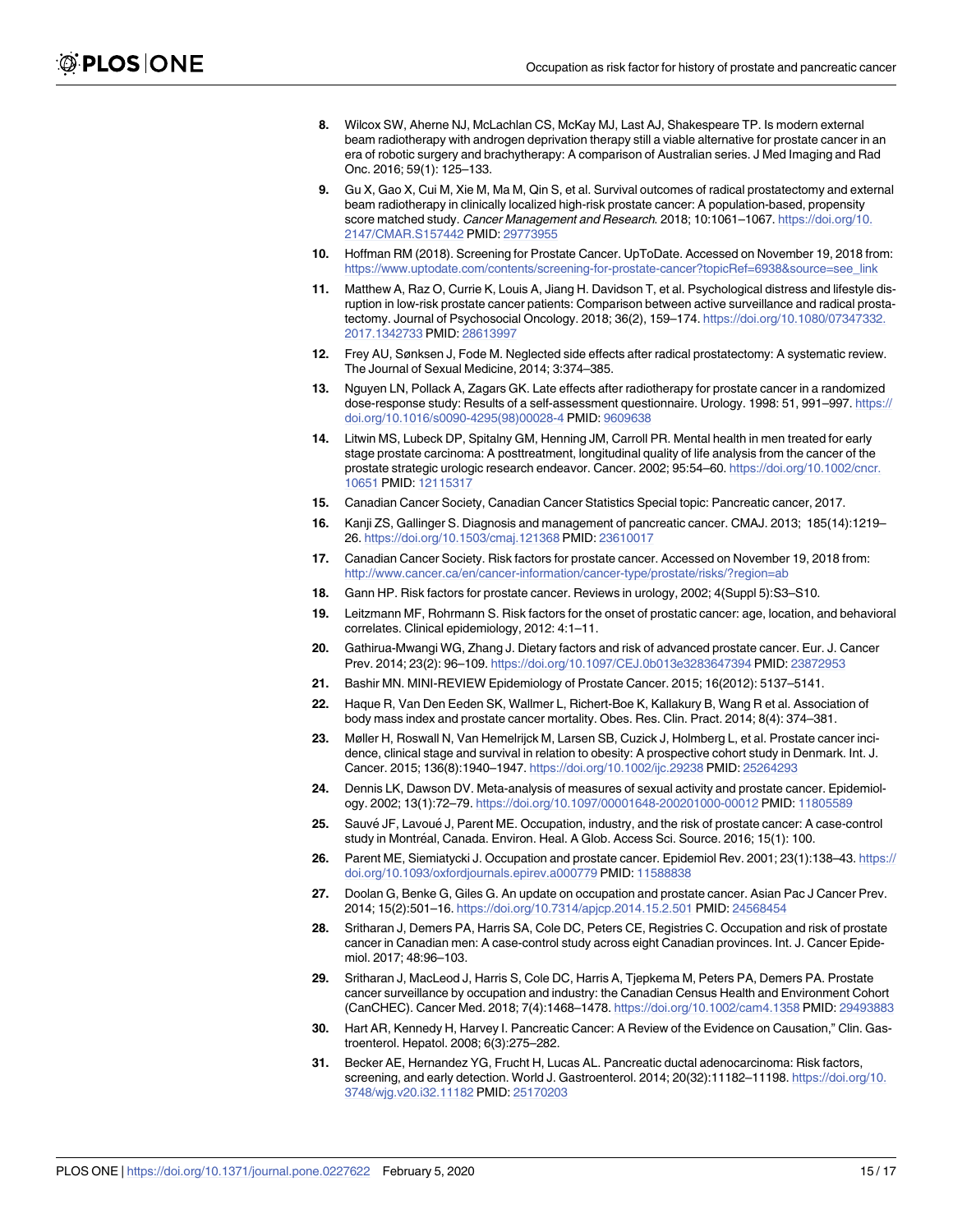- <span id="page-15-0"></span>**[32](#page-2-0).** Malka D. Risk of pancreatic adenocarcinoma in chronic pancreatitis. Gut. 2002; 51(6):849–852. [https://](https://doi.org/10.1136/gut.51.6.849) [doi.org/10.1136/gut.51.6.849](https://doi.org/10.1136/gut.51.6.849) PMID: [12427788](http://www.ncbi.nlm.nih.gov/pubmed/12427788)
- **[33](#page-2-0).** Vasen HFA, Gruis NA, Frants RR, Van Der Velden PA, Hille ETM, Bergman W. Risk of developing pancreatic cancer in families with familial atypical multiple mole melanoma associated with a specific 19 deletion of p16 (p16-Leiden). Int. J. Cancer. 2000; 87(6):809–811. PMID: [10956390](http://www.ncbi.nlm.nih.gov/pubmed/10956390)
- **[34](#page-2-0).** Maisonneuve P, Marshall BC, Lowenfels AB. Risk of pancreatic cancer in patients with cystic fibrosis. Gut, 2007; 56(9):1327–1328. <https://doi.org/10.1136/gut.2007.125278> PMID: [17698876](http://www.ncbi.nlm.nih.gov/pubmed/17698876)
- **[35](#page-3-0).** Huxley R, Ansary-Moghaddam A, Berrington De González A, Barzi F, Woodward M. Type-II diabetes and pancreatic cancer: A meta-analysis of 36 studies. Br. J. Cancer. 2005; 92(11):2076–2083. [https://](https://doi.org/10.1038/sj.bjc.6602619) [doi.org/10.1038/sj.bjc.6602619](https://doi.org/10.1038/sj.bjc.6602619) PMID: [15886696](http://www.ncbi.nlm.nih.gov/pubmed/15886696)
- **[36](#page-2-0).** Ojajärvi A, Partanen T, Ahlbom A, Boffetta P, Hakulinen T, Jourenkova N, et al. Risk of pancreatic cancer in workers exposed to chlorinated hydrocarbon solvents and related compounds: A meta-analysis. Am. J. Epidemiol. 2001; 153(9):841–850. <https://doi.org/10.1093/aje/153.9.841> PMID: [11323314](http://www.ncbi.nlm.nih.gov/pubmed/11323314)
- **[37](#page-2-0).** Giardiello FM, Brensingerb JD, Tersmette AC, Goodman SN, Petersen GM, Booker SV et al. Very high risk of cancer in familial Peutz-Jeghers syndrome. Gastroenterology. 2000; 119(4):1447–1453.
- **[38](#page-2-0).** Skinner HG, Michaud DS, Colditz GA, Giovannucci EL, Stampfer MJ, Willett WC, Fuchs CS. Parity, reproductive factors, and the risk of pancreatic cancer in women. Cancer Epidemiol. Biomarkers Prev. 2003; 12(5):433–438. PMID: [12750238](http://www.ncbi.nlm.nih.gov/pubmed/12750238)
- **[39](#page-3-0).** Clapp RW, Jacobs MM, Loechler EL. Environmental and Occupational Causes of Cancer New Evidence, 2005–2007. 2009; 6(1):247–253.
- **[40](#page-3-0).** Andreotti G, Silverman DT. Occupational risk factors and pancreatic cancer: A review of recent findings. Mol. Carcinog. 2012; 51(1): 2012.
- **[41](#page-3-0).** Luckett BG, Su LJ, Rood JC, Fontham ETH. Cadmium exposure and pancreatic cancer in South Louisiana. J. Environ. Public Health. 2012; 180186:1–11.
- **[42](#page-3-0).** Berndt SI, Wang Z, Yeager M, et al. Two susceptibility loci identified for prostate cancer aggressiveness. Nat Commun. 2015; 6:6889–6889. <https://doi.org/10.1038/ncomms7889> PMID: [25939597](http://www.ncbi.nlm.nih.gov/pubmed/25939597)
- **[43](#page-3-0).** Futreal PA, Coin L, Marshall M, Down T, Hubbard T, Wooster R, Rahman N, et al. A census of human cancer genes. Nature reviews. Cancer. 2004; 4(3):177–83. <https://doi.org/10.1038/nrc1299> PMID: [14993899](http://www.ncbi.nlm.nih.gov/pubmed/14993899)
- **[44](#page-3-0).** Crouch J, Yu JH, Shankar AG, Tabor HK. We don't know her history, her background": adoptive parents' perspectives on whole genome sequencing results. Journal of genetic counseling. 2014; 24 (1):67–77. <https://doi.org/10.1007/s10897-014-9738-z> PMID: [25011977](http://www.ncbi.nlm.nih.gov/pubmed/25011977)
- **[45](#page-3-0).** Canada Statistics. Canadian Cancer Statistics Special topic: HPV-associated cancers. Can. Cancer Soc. 2016; 2014:1–132.
- **[46](#page-3-0).** Kachuri L, Harris MA, MacLeod JS, Tjepkema M, Peters PA, Demers PA. Cancer risks in a populationbased study of 70,570 agricultural workers: Results from the Canadian census health and Environment cohort (CanCHEC). BMC Cancer. 2017; 17(1):1–15.
- **[47](#page-3-0).** Howlader N, Noone AM, Krapcho M, Garshell J, Miller D, Altekruse SF, et al. SEER Cancer Statistics Review, 1975–2011, National Cancer Institute. Bethesda, MD, [https://seer.cancer.gov/archive/csr/](https://seer.cancer.gov/archive/csr/1975_2011/) [1975\\_2011/,](https://seer.cancer.gov/archive/csr/1975_2011/) based on November 2013 SEER data submission, posted to the SEER web site, April 2014.
- **[48](#page-3-0).** Occupational Cancer Research Centre. Burden of occupational cancer in Canada: Major workplace carcinogens and prevention of exposure. Toronto, ON: 2019. Accessed on November 12 from [http://](http://www.occupationalcancer.ca/wp-content/uploads/2019/09/OCRC_National-Burden-Report_2019.pdf) [www.occupationalcancer.ca/wp-content/uploads/2019/09/OCRC\\_National-Burden-Report\\_2019.pdf.](http://www.occupationalcancer.ca/wp-content/uploads/2019/09/OCRC_National-Burden-Report_2019.pdf)
- **[49](#page-4-0).** Canadian Research Data Centre Network. CanCHEC (Canadian Census Health and Environment Cohort), 2018. Accessed on November 16, 2018, from: [https://crdcn.org/datasets/canchec-canadian](https://crdcn.org/datasets/canchec-canadian-census-health-and-environment-cohort)[census-health-and-environment-cohort](https://crdcn.org/datasets/canchec-canadian-census-health-and-environment-cohort).
- **[50](#page-4-0).** Statistics Canada. Table 14-10-0060-01 Retirement age by class of worker, annual, 2018. Accessed on Novemver 18, 2018 from: <https://www150.statcan.gc.ca/t1/tbl1/en/cv.action>).
- **[51](#page-4-0).** Reid JL, Hammond D, Driezen P. Socio-economic status and smoking in Canada, 1999–2006: Has there been any progress on disparities in Tobacco use? Can. J. Public Heal. 2010; 101(1):73–78.
- **[52](#page-4-0).** Kpelitse K, Devlin RA, Sarma S. The Effect of Income on Obesity among Canadian Adults 1 Introduction. 2014; 519:36.
- **[53](#page-11-0).** Santibañez M, Vioque J, Alguacil J, de la Hera MG, Moreno-Osset E, Carrato A, Porta M, Kauppinen T. Occupational exposures and risk of pancreatic cancer. Eur. J. Epidemiol. 2010; 25(10):721–730. <https://doi.org/10.1007/s10654-010-9490-0> PMID: [20640489](http://www.ncbi.nlm.nih.gov/pubmed/20640489)
- **[54](#page-12-0).** Block S, Galabuzi G-E. (2011). Canada Colour-Coded Labour Market. The gap for racialized workers. Canadian Centre for Policy Alternatives, Ottawa. Accessed from: [https://www.wellesleyinstitute.com/](https://www.wellesleyinstitute.com/wp-content/uploads/2011/03/Colour_Coded_Labour_MarketFINAL.pdf) [wp-content/uploads/2011/03/Colour\\_Coded\\_Labour\\_MarketFINAL.pdf](https://www.wellesleyinstitute.com/wp-content/uploads/2011/03/Colour_Coded_Labour_MarketFINAL.pdf)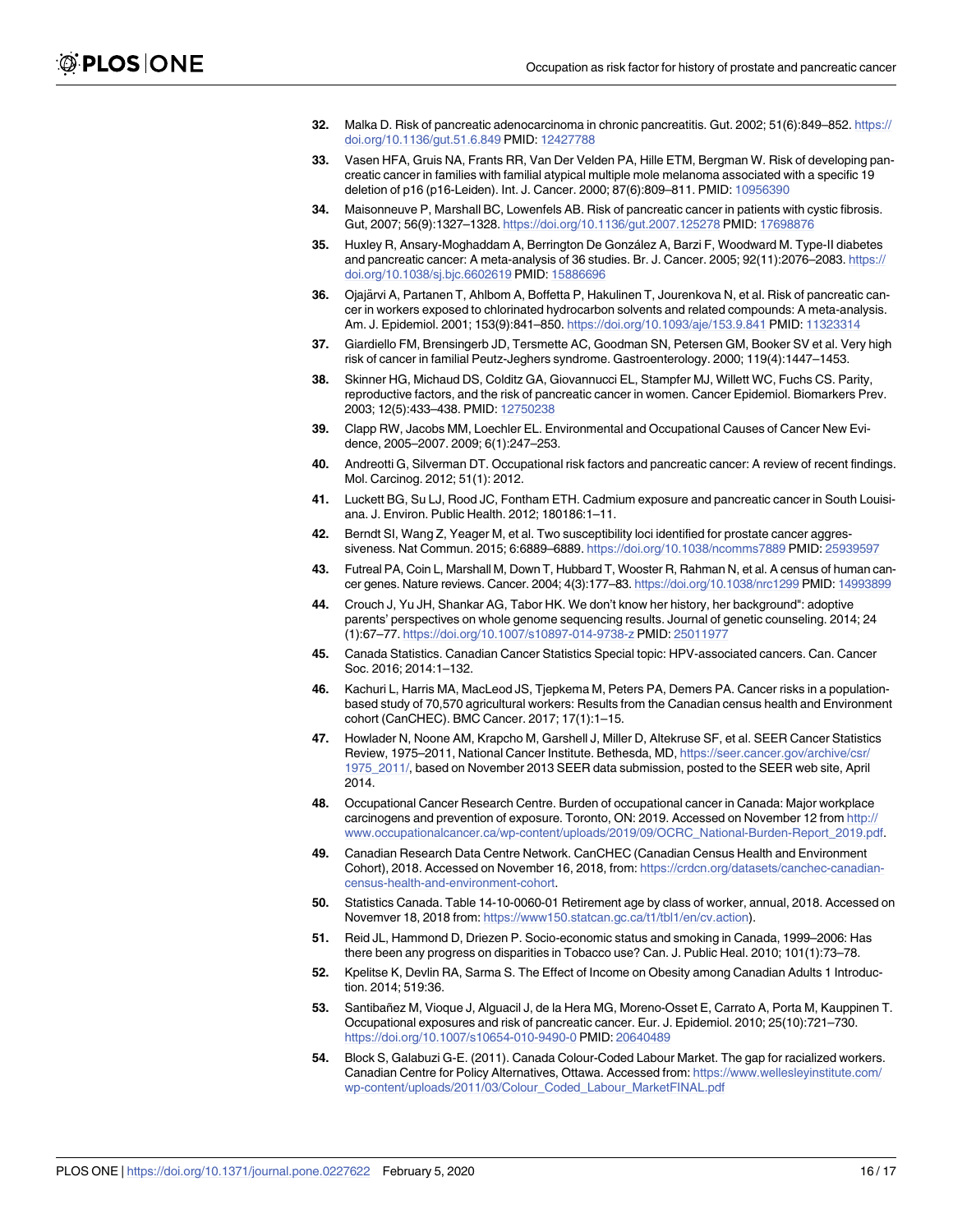- <span id="page-16-0"></span>**[55](#page-12-0).** Moore SP, Antoni S, Colquhoun A, Healy B, Ellison-Loschmann L, Potter JD, et al. (2015). Cancer incidence in indigenous people in Australia, New Zealand, Canada, and the USA: a comparative population-based study. Lancet Oncol. 16(15):1483–92. [https://doi.org/10.1016/S1470-2045\(15\)00232-6](https://doi.org/10.1016/S1470-2045(15)00232-6) PMID: [26476758](http://www.ncbi.nlm.nih.gov/pubmed/26476758)
- **[56](#page-12-0).** Martin RM, Donovan JL, Turner EL, Metcalfe C, Young GJ, Walsh EI, et al.; CAP Trial Group (2018). Effect of a low-intensity PSA-based screening intervention on prostate cancer mortality: the CAP randomized clinical trial. JAMA. 319(9):883–95. <https://doi.org/10.1001/jama.2018.0154> PMID: [29509864](http://www.ncbi.nlm.nih.gov/pubmed/29509864)
- **[57](#page-12-0).** Vaccarella S, Lortet-Tieulent J, Saracci R, Conway DI, Straif K, Wild CP. (2019) Reducing social inequalities in cancer: evidence and priorities for research. International Agency for Research on Cancer (IARC) Scientific Publication No. 168: Lyon Cedex, France.